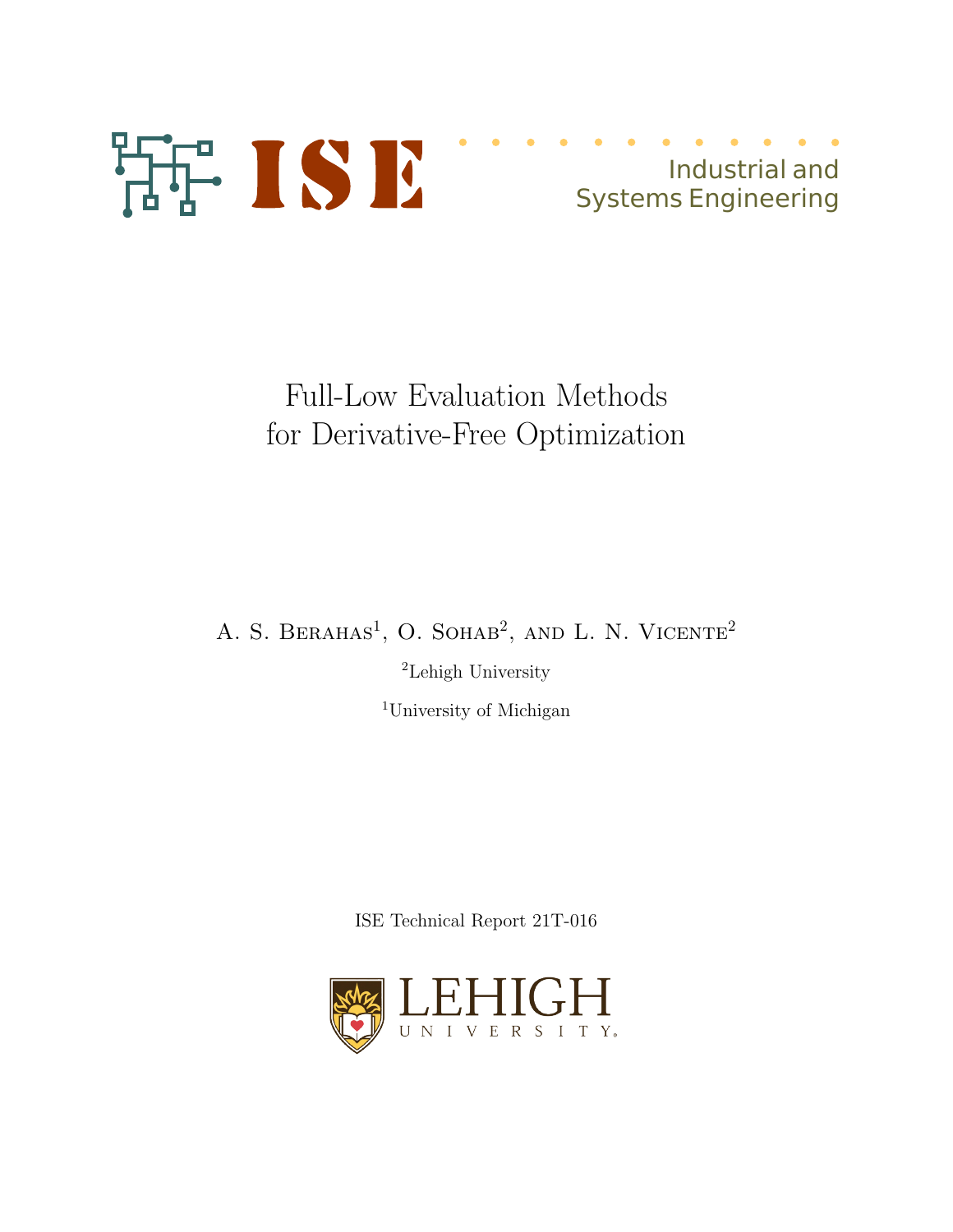# Full-low evaluation methods for derivative-free optimization

A. S. Berahas<sup>∗</sup> O. Sohab† L. N. Vicente‡

July 25, 2021

#### Abstract

We propose a new class of rigorous methods for derivative-free optimization with the aim of delivering efficient and robust numerical performance for functions of all types, from smooth to non-smooth, and under different noise regimes. To this end, we have developed Full-Low Evaluation methods, organized around two main types of iterations.

The first iteration type is expensive in function evaluations, but exhibits good performance in the smooth and non-noisy cases. For the theory, we consider a line search based on an approximate gradient, backtracking until a sufficient decrease condition is satisfied. In practice, the gradient was approximated via finite differences, and the direction was calculated by a quasi-Newton step (BFGS). The second iteration type is cheap in function evaluations, yet more robust in the presence of noise or non-smoothness. For the theory, we consider direct search, and in practice we use probabilistic direct search with one random direction and its negative.

A switch condition from Full-Eval to Low-Eval iterations was developed based on the values of the line-search and direct-search stepsizes. If enough Full-Eval steps are taken, we derive a complexity result of gradient-descent type. Under failure of Full-Eval, the Low-Eval iterations become the drivers of convergence yielding non-smooth convergence. Full-Low Evaluation methods are shown to be efficient and robust in practice across problems with different levels of smoothness and noise.

# 1 Introduction

Derivative-Free Optimization (DFO) methods [1, 17, 18, 30, 38] are developed for the minimization of functions whose corresponding derivatives are unavailable for use or expensive to compute or approximate. The value of the functions is often computed via numerical simulations and may be subject to statistical noise or other forms of inaccuracy. Constraints may be part of the problem formulation and their derivatives may also be unavailable. DFO methods have applications in all fields of engineering and applied science, in particular whenever data is fitted with the purpose of finding optimal values for design or control variables of complex models or

<sup>∗</sup>Department of Industrial & Operations Engineering, University of Michigan, 1205 Beal Avenue, Ann Arbor, MI 48109-2102, USA (albertberahas@gmail.com).

<sup>†</sup>Department of Industrial and Systems Engineering, Lehigh University, 200 West Packer Avenue, Bethlehem, PA 18015-1582, USA (ous219@lehigh.edu).

<sup>‡</sup>Department of Industrial and Systems Engineering, Lehigh University, 200 West Packer Avenue, Bethlehem, PA 18015-1582, USA. Support for this author was partially provided by the Centre for Mathematics of the University of Coimbra under grant FCT/MCTES UIDB/MAT/00324/2020.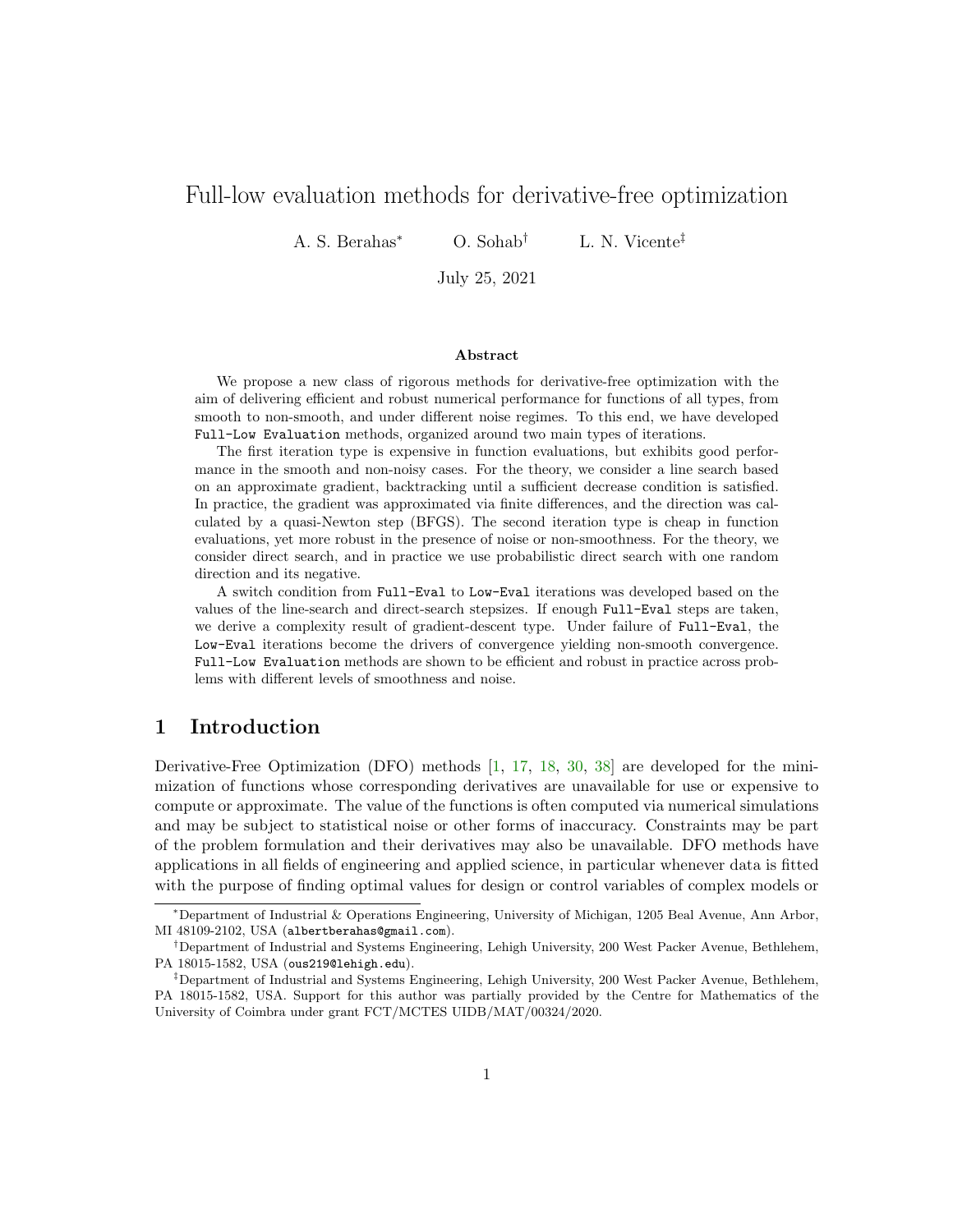systems, or when there is the need to determine optimal parameters of computational solvers or to tune hyperparameters in artificial intelligence.

In this paper, we consider the following unconstrained problem

$$
\min_{x \in \mathbb{R}^n} f(x),\tag{1.1}
$$

where  $f : \mathbb{R}^n \to \mathbb{R}$  may be non-smooth and its evaluation subject to noise. In the smooth and non-noisy setting, the methods discussed and developed in this paper find application on problems where derivative information is not available or is too expensive to compute.

## 1.1 Advantages and disadvantages of the current DFO methods

When designing numerical algorithms for DFO [17], two main algorithmic paradigms are often used, in part depending on how  $f$  is sampled, leading to algorithms which are either *directional* or model-based.

Directional algorithms are based on the concept of a displacement along a direction. Among those, we find directional direct-search methods [3, 9, 26, 29, 42], which rely only on function evaluations without any implicit or explicit approximation of the gradient, or construction of a model. At each iteration, a finite set of directions is first generated, from which a set of polling points is considered by adding to the current iterate these directions multiplied by a certain stepsize. The objective function is then evaluated at all, or some, of these points depending on the polling type (opportunistic or complete), in order to search for a new point satisfying a (possibly sufficient) decrease condition. The iterate and stepsize are updated according to the outcome of the polling step. A search step  $[9]$  can be taken to improve numerical performance, with no influence on the convergence analysis. A relevant feature of these methods is their ability to converge when the function is non-smooth. In fact, if the normalized directions are asymptotically dense in the unit sphere, the iterates converge to a Clarke stationary point [3, 43].

The directional direct-search framework has two main variants, a deterministic one [29, 42] and a probabilistic one [26]. In the deterministic variant, the directions belong to positive spanning sets (PSS), which are sets of vectors that span the whole space with non-negative coefficients. When the objective function is smooth, at least one of these directions is a descent one [29]. However, the cardinal number of a PSS is at least  $n + 1$ , where n is the dimension of the problem, and one iteration may cost  $\mathcal{O}(n)$  function evaluations. The probabilistic variant consists of using randomly generated polling directions that are probabilistically descent. Such property relies on the existence of a direction that makes an acute angle with the negative gradient with a sufficiently large probability, conditioned on the history of iterations [26]. An example of such a set is a uniformly drawn direction on the unit ball and its negative. In this case, the cost of an iteration is at most 2 function evaluations, leading to significant gains in efficiency [26]. In summary, directional direct-search methods are slow when using deterministic directions (although faster when randomized), but robust and parallelizable. Moreover, these methods work for non-smooth and possibly noisy functions.

Among directional methods for DFO, one also finds those based on line-search schemes. In [28, 41], the authors considered fixed predetermined stepsize strategies coupled with directions computed via (possibly randomized) finite differences (FD) approximations to the gradient of the objective function. Methods with adaptive stepsize choices have also been proposed [5, 7, 10]. These methods utilize either a simplex gradient approximation or a FD approximation to the gradient of the objective function (leading to  $\mathcal{O}(n)$  evaluations per iteration), and enhance the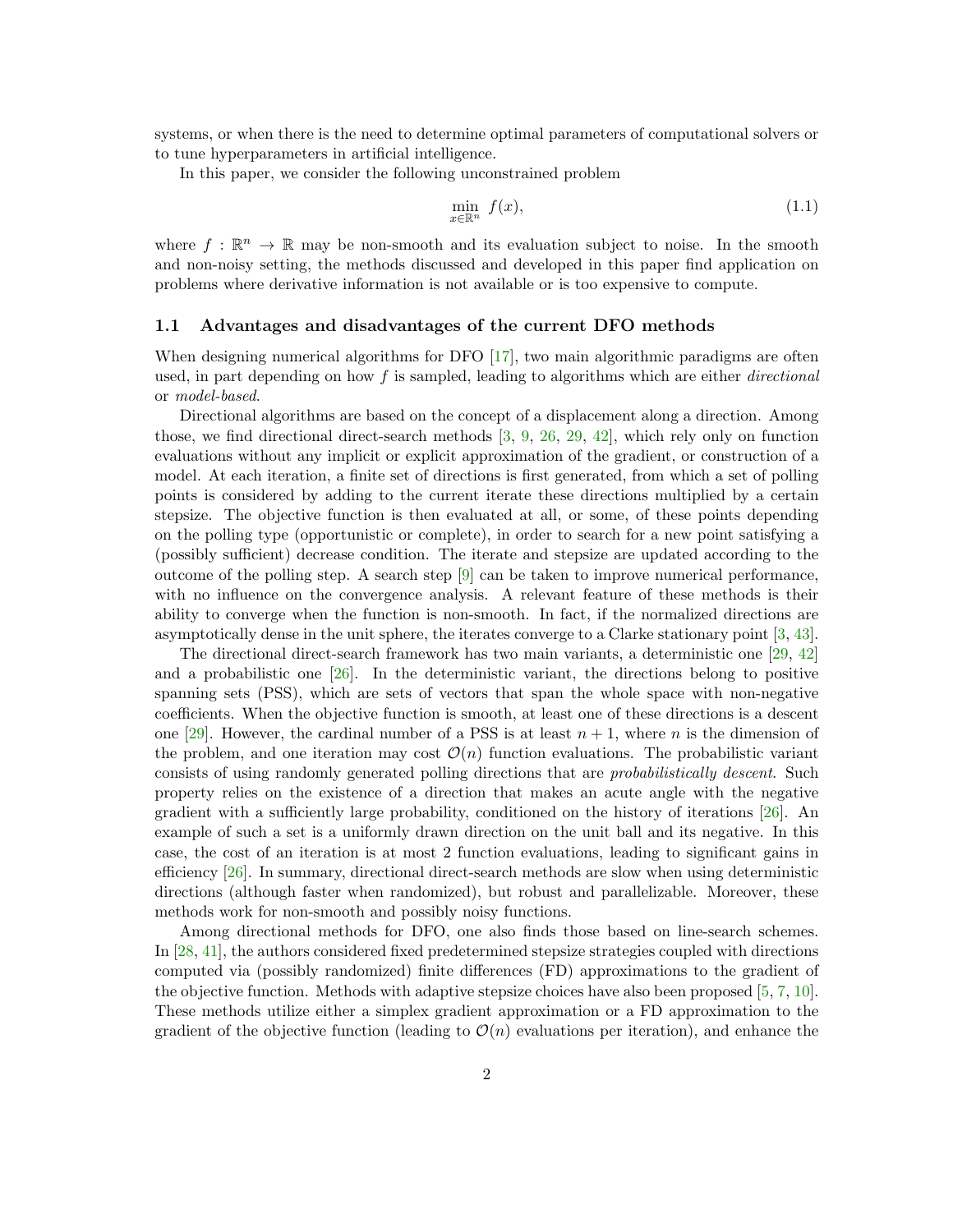search direction by applying a quasi-Newton scheme. Some form of sufficient decrease condition is imposed to restrict the size of the step, and possibly a curvature condition to avoid short steps. In the noisy setting, approximating the gradient can be problematic. To mitigate this issue, regression techniques can be used to compute the gradient approximation [10]. Alternatively, optimal (in terms of minimizing the approximation error) FD approximations can be computed if the noise level is known, or can be estimated [32], and incorporated in a FD scheme [33]. The authors in [5] propose a FD quasi-Newton method with explicit noise estimation [32] and a relaxed sufficient decrease condition that is robust in the noisy setting, and that avoids reestimating the noise at every iteration. These methods are moderately efficient and potentially scalable in the smooth case. However, when the objective function under consideration is nonsmooth, such line-search methods are no longer suitable.

The other most commonly followed paradigm in the development of DFO algorithms relies on building models using objective function samples for use in trust-region methods [14, 16, 22, 37, 44]. Models can be built via interpolation or regression techniques, using basis functions such as quadratic polynomials or radial basis functions. Sample points can result from trust-region steps, be computed from well-designed deterministic model-improving techniques, or obtained from random sampling. At each iteration of a trust-region method [13], one typically considers the minimization of a quadratic model in a region around the current iterate, from which a trial point is obtained. Accepting the trial point and updating the trust-region radius are based on the ratio between the decrease achieved in the function and the one attained at the model. The model serves as a local approximation of the function curvature, and in the DFO case the quality of the model depends on the geometry of the sample points [15]. DFO trust-region methods are efficient and robust when the dimension of the problems is small. However, these methods do not scale well, not only because the overall computing time becomes an issue due to the dense linear algebra of the interpolation, but also due to the ill conditioning (poor geometry) of the sample sets. Moreover, these methods are mainly designed for smooth functions and are not easily parallelizable. Trust-region methods for DFO have been extended to handle noise in the objective function [8, 19] (see [30] for a review of recent developments on stochastic functions).

## 1.2 Can one design a rigorous DFO method that is robust for all function types?

As we have seen, most of the existing DFO methods have been designed and tailored for a specific type of problems, and one has to carefully choose the class to use for the best results. In this paper, we introduce a new class of derivative-free optimization methods called Full-Low Evaluation, taking advantage of two types of iterations, with the goal of achieving sustainedly good performance across all possible function types. A first iteration type (Full-Eval) is expensive in function evaluations, but exhibits good performance in the smooth, non-noisy case. A second iteration type (Low-Eval) is *cheap* in terms of function evaluations and more appropriate in the presence of non-smoothness or/and noise.

In its general form, the Full-Eval iteration consists of a line-search step based on an approximate gradient, and the Low-Eval iteration consists of a direct-search step. The integration of the two iterations is done by switching from one to the other when it is deemed beneficial or necessary. The main switch is a form of detection of non-smoothness or noise in  $f$  during Full-Eval iterations. The new class of methods is shown to be globally convergent with appropriate rates in the smooth case, whenever Full-Eval generates enough iterates. It is also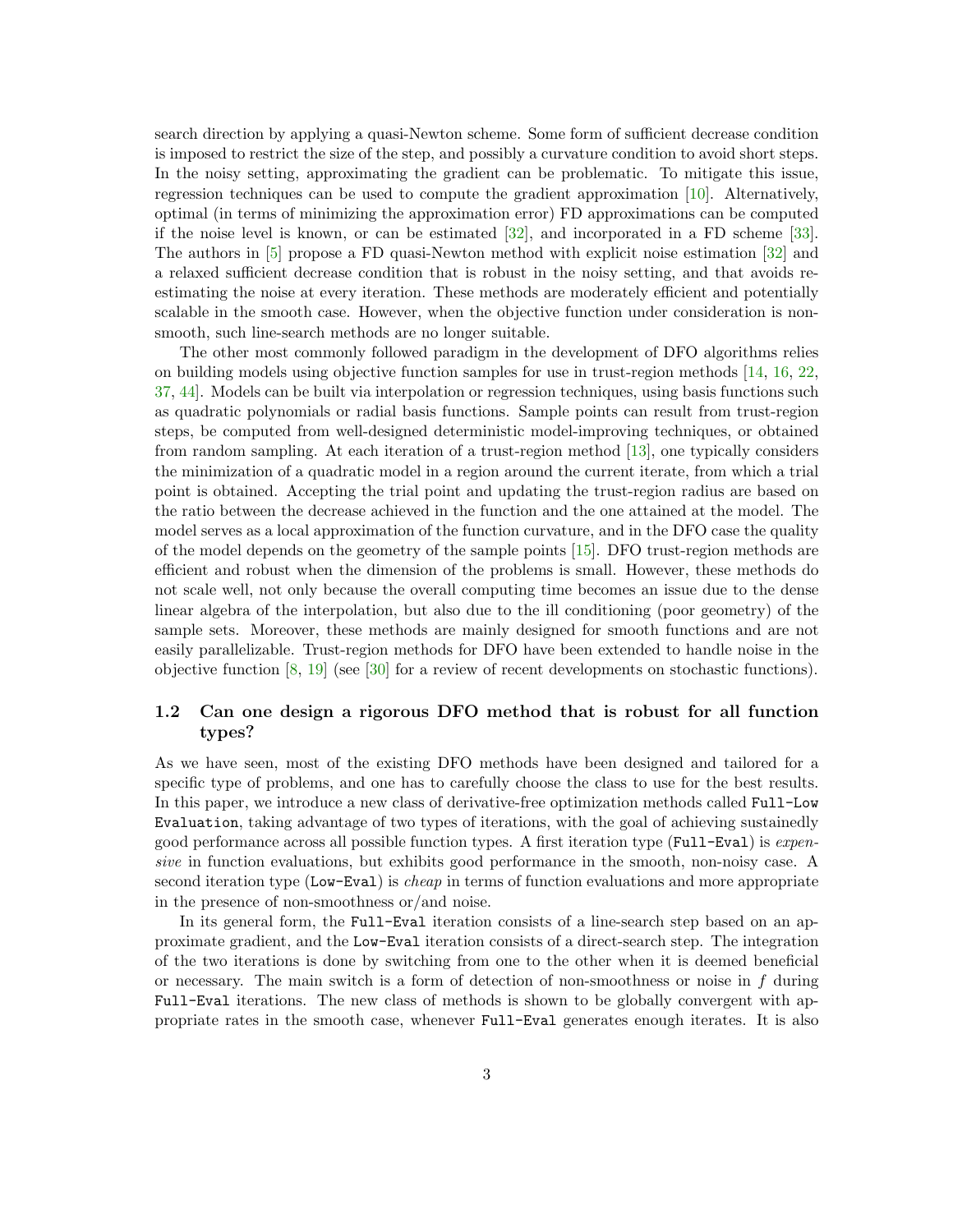shown to be globally convergent in the non-smooth case (and this is assured by Low-Eval when Full-Eval fails to bring the approximate gradient close to zero). Failure of Full-Eval is detected by the activation of the switch condition which compares the line-search and direct-search stepsizes. To our knowledge such type of rigorous results is novel in DFO.

Our practical implementation of Full-Low Evaluation considers a BFGS step based on a FD gradient for Full-Eval, and a probabilistic direct-search step based on a random vector and its negative for Low-Eval (see Section 4.1 for more details). The numerical results show that this practical version is robust and relatively efficient for all function types of varied smoothness, and noise origin and level.

#### 1.3 Structure of the paper and notation

The paper is organized in the following way. In Section 2, we start by giving the general algorithmic description of the Full-Low Evaluation framework. We then present, in Section 3, the global convergence rate analysis of the method when applied to a smooth objective function. Specifically, we show that there exists a subsequence of iterates for which the gradients decay to 0 at a sublinear rate in the non-convex case, and at a linear one in the strongly convex case. We also derive in Section 3 a global convergence result for the non-smooth case. In Section 4, we introduce our practical choices for the Full-Eval and Low-Eval iterations, as well as the other solvers used in our testing environment. Finally, the performance of Full-Low Evaluation is reported in Section 5, based on tests conducted on different classes of functions (smooth, non-smooth, and noisy). The paper is concluded with some remarks in Section 6.

Let the set of indices corresponding to successful Full-Eval and Low-Eval iterations be denoted by  $\mathcal{I}_{SF}$  and  $\mathcal{I}_{SL}$ , respectively. Similarly, the indices of unsuccessful iterations are denoted as  $\mathcal{I}_{UF}$  and  $\mathcal{I}_{UL}$ , corresponding to the Full-Eval and Low-Eval iterations, respectively. The set of all iterations is denoted by  $\mathcal{I}_{SF} \cup \mathcal{I}_{SL} \cup \mathcal{I}_{UL}$ . All norms in this paper are Euclidian.

# 2 Full-low evaluation methods

The main idea of the Full-Low Evaluation methods is based on the combination of two types of steps. As said before, the first type is expensive in function evaluations (Full-Eval), but exhibits good performance in the smooth, non-noisy case. The second type is cheaper in function evaluations (Low-Eval) and at the same time more appropriate in the presence of noise and/or non-smoothness. The general mechanism of the Full-Low Evaluation approach is described in Algorithm 1. Full-Eval steps are consecutively taken until a certain condition, designed to sense the presence of non-smoothnes and/or noise, is activated, after which one switches to Low-Eval iterations. The number of consecutive Low-Eval iterations is a user defined parameter, and can be selected as a function of the last successful Full-Eval iteration (see Section 4.1 for details of our practical implementation of the Full-Low Evaluation method).

In the general setting, the instance we consider for the Full-Eval step is of line-search nature, where the search direction  $p_k$  calculated based on an approximate gradient  $g_k$ . The conditions imposed on both  $p_k$  and  $g_k$  will be stated in Section 3. If the Full-Eval step is successful, the next iterate is necessarily of the form  $x_k + \beta_k p_k$ , where  $\beta_k$  is a positive stepsize. As is typical in nonlinear optimization, the stepsize  $\beta_k$  is required to satisfy a sufficient decrease condition of the form

$$
f(x_k + \beta p_k) \leq f(x_k) + c \beta g_k^{\dagger} p_k, \tag{2.1}
$$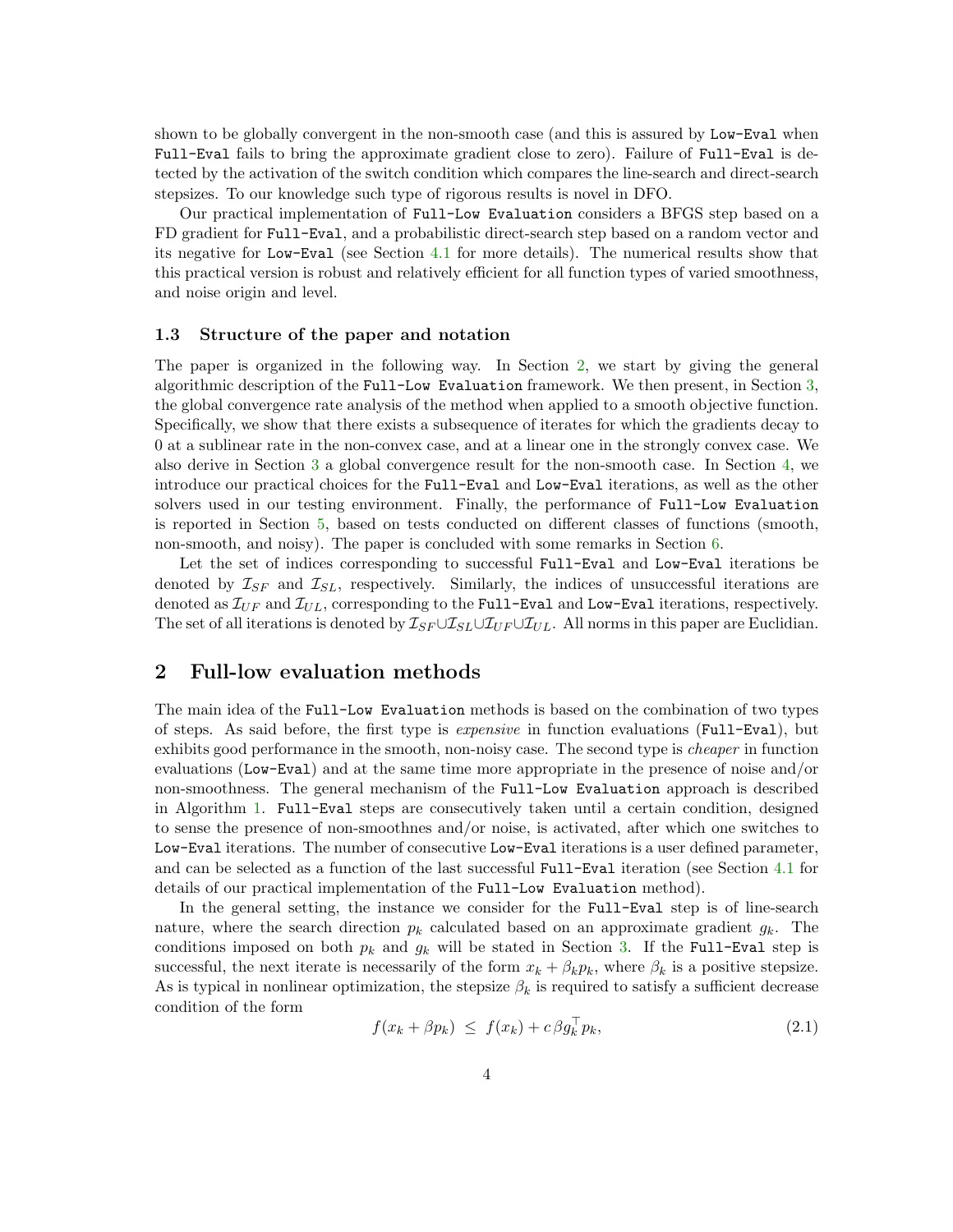#### Algorithm 1 Full-Low Evaluation Algorithm

**Initialization:** Choose an initial iterate  $x_0$ . Set iteration i-type(0) = Full-Eval.

1: For  $k = 0, 1, 2, \ldots$ 

2: If i-type $(k)$  = Full-Eval, attempt to compute a Full-Eval step.

- 3: If success, update  $x_{k+1}$  and set i-type $(k+1)$  = Full-Eval.
- 4: Else,  $x_{k+1} = x_k$  and i-type $(k+1) =$  Low-Eval.
- 5: If i-type(k) = Low-Eval, compute a Low-Eval step.
- 6: Update  $x_{k+1}$ . Decide on i-type $(k+1) \in \{\texttt{Low-Eval}, \texttt{Full-Eval}\}.$

where  $c \in (0,1)$  is independent of k [35]. Under appropriate assumptions, condition (2.1) can be ensured by backtracking from a fixed stepsize until it is satisfied. By doing so, one ensures steps that are simultaneously of restricted size and not too small.

A key modification we introduce in the Full-Eval iteration is that we do not allow the stepsize  $\beta_k$  to become too small compared to a certain function of  $\alpha_k$ , the direct-search stepsize used in Low-Eval iterations (described below). In fact we only consider a Full-Eval iteration successful if  $\beta_k$  satisfies

$$
\beta \ge \gamma \rho(\alpha_k), \tag{2.2}
$$

where  $\gamma > 0$  is independent of k and  $\rho(\cdot)$  is the forcing function used in the direct-search scheme of the Low-Eval iteration. If we backtrack too much so that we violate  $(2.2)$ , the Full-Eval step is skipped. The Full-Eval iteration is described in Algorithm 2.

| Algorithm 2 Full-Eval Iteration: Line Search |  |                                                                                          |  |  |  |  |  |  |
|----------------------------------------------|--|------------------------------------------------------------------------------------------|--|--|--|--|--|--|
|                                              |  | <b>Input:</b> Iterate $x_k$ . Backtracking parameters $\beta > 0$ and $\tau \in (0,1)$ . |  |  |  |  |  |  |

**Output:** i-type $(k+1)$ ,  $x_{k+1}$ , and  $\alpha_{k+1}$ .

- 1: Compute an approximate gradient  $g_k$ .
- 2: Compute a direction  $p_k$ .
- 3: Backtracking line-search: Set  $\beta = \overline{\beta}$ . If (2.2) is false, stop.
- 4: **While**  $(2.1)$  is false
- 5: Set  $\beta = \tau \beta$ .
- 6: If  $(2.2)$  is false, set  $x_{k+1} = x_k$  and i-type $(k+1) =$ Low-Eval, and stop the While cycle.
- 7: If  $(2.2)$  is true, set  $\beta_k = \beta$ ,  $x_{k+1} = x_k + \beta_k p_k$ , and i-type $(k+1) =$  Full-Eval.
- (Note, the Low-Eval parameter  $\alpha_k$  remains unchanged,  $\alpha_{k+1} = \alpha_k$ ; see Algorithm 3.)

Our proposed Low-Eval iteration is described in Algorithm 3, and consists of applying one step of direct search. The set of polling directions  $D_k$  is for the moment left unspecified. Similar to a line-search, at each iteration, the stepsize  $\alpha_k$  is required to satisfy a sufficient decrease condition of the form

$$
f(x_k + \alpha_k d_k) \leq f(x_k) - \rho(\alpha_k), \tag{2.3}
$$

where  $\rho(\cdot)$  is a (positive) forcing function satisfying the conditions given in Section 3. If the iteration is successful the stepsize is kept constant or increased, otherwise it is decreased. The factors for stepsize increase/decrease must obey the theory, which is met for instance if they are independent of k. An initial value of  $\alpha_0 > 0$  must be supplied to the first Low-Eval iteration.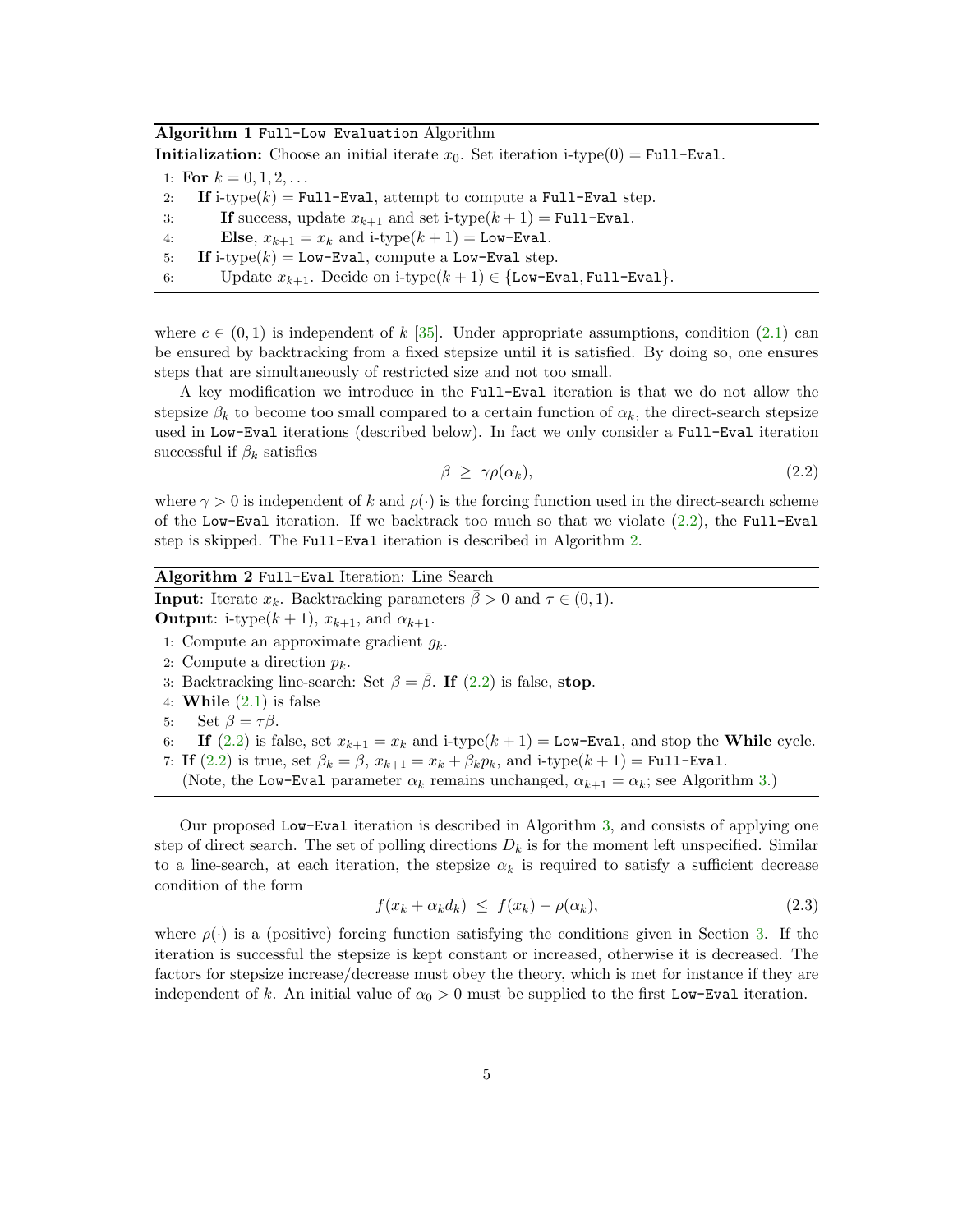| Algorithm 3 Low-Eval Iteration: Direct Search                                                                            |
|--------------------------------------------------------------------------------------------------------------------------|
| <b>Input:</b> Iterate $x_k$ and stepsize $\alpha_k$ . Direct-search parameters $\lambda \geq 1$ and $\theta \in (0,1)$ . |
| <b>Output:</b> i-type $(k+1)$ , $x_{k+1}$ , and $\alpha_{k+1}$ .                                                         |
| 1: Generate a finite set $D_k$ of non-zero polling directions.                                                           |
| 2: If (2.3) is true for some $d_k \in D_k$ , set $x_{k+1} = x_k + \alpha_k d_k$ and $\alpha_{k+1} = \lambda \alpha_k$ .  |
| 3: Else, set $x_{k+1} = x_k$ and $\alpha_{k+1} = \theta \alpha_k$ .                                                      |

4: Decide if i-type $(k + 1)$  = Low-Eval or if i-type $(k + 1)$  = Full-Eval.

In order to switch from Low-Eval to Full-Eval, one can compare the number of unsuccessful consecutive Low-Eval iterations  $(nu_k)$  to the number of line-search backtracks  $(n b_{j_k})$  done in the previous Full-Eval iteration  $(j_k)$ . When  $nu_k$  becomes greater than  $nb_{j_k}$ , that is perhaps a sign that too much effort was put in the current Low-Eval iteration, a switch is desirable. We will return to this in Section 4. For the purpose of the convergence theory, we will assume an infinity of Full-Eval or Low-Eval iterations whenever necessary.

# 3 Convergence and rates of convergence of full-low evaluation methods

Convergence analysis for the Full-Low Evaluation methods is presented for both the smooth and non-smooth cases. The noisy case will be addressed within the non-smooth analysis; see Section 3.2.

#### 3.1 Convergence rates in the smooth case

In this section, we analyze the behavior of the class of Full-Low Evaluation methods in the smooth case. We show that if the Full-Eval step generates an infinity of iterates, the convergence and rates of convergence guaranteed match those of deterministic gradient descent. We now introduce the assumptions needed for the analysis, starting by the smoothness of  $f$ .

**Assumption 3.1** The function f is continuously differentiable and its gradient  $\nabla f$  is Lipschitz continuous with constant  $L > 0$ .

The approximate gradient used in Full-Eval iterations is required to satisfy the following assumption.

**Assumption 3.2** The approximate gradient  $g_k$  computed at  $x_k$  satisfies

$$
\|\nabla f(x_k) - g_k\| \leq u_g \beta_k \|g_k\|,\tag{3.1}
$$

where  $u_g > 0$  is independent of k.

Note that if  $u_g \beta_k < 1$ , Assumption 3.2 implies that the negative gradient approximation  $-g_k$ is a descent direction. Finally, we state the assumptions on the Full-Eval directions.

**Assumption 3.3** There exist constants  $\kappa, u_p > 0$  such that

$$
\cos(-g_k, p_k) = \frac{(-g_k)^\top p_k}{\|g_k\| \|p_k\|} > \kappa \tag{3.2}
$$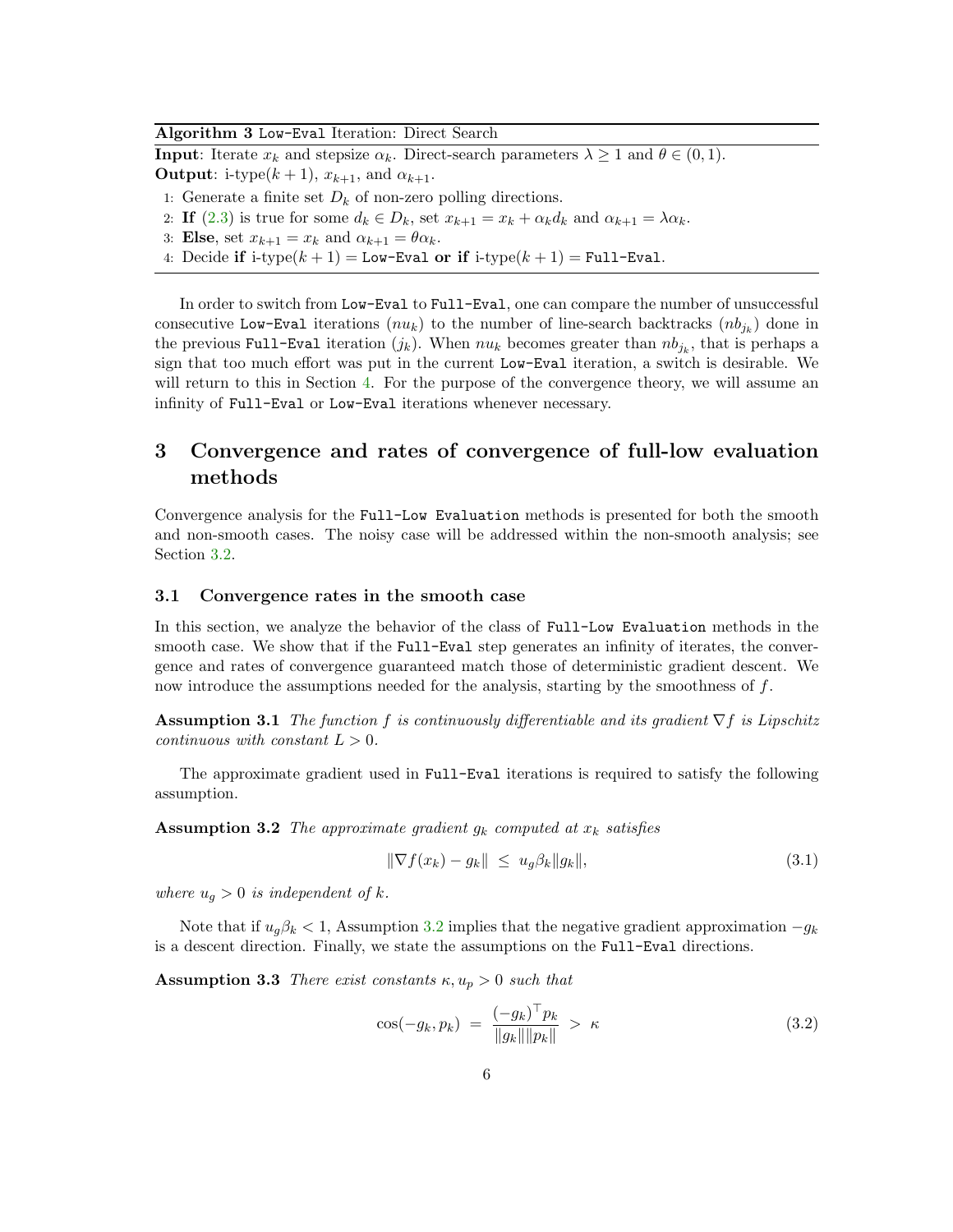$$
and
$$

$$
||g_k|| \leq u_p ||p_k||. \tag{3.3}
$$

Condition (3.2) is classical in line-search methods, and imposes an acute angle between the direction and the approximate negative gradient, bounded away from ninety degrees. Note that if  $u_q\beta_k < \kappa$ , conditions (3.1) and (3.2) together imply that  $p_k$  is a descent direction. Condition (3.3) is also mild. In a Newton or quasi-Newton context, it is essentially saying that the Hessian or secant matrix is bounded (which is what is imposed in trust-region methods). One can relax  $(3.3)$  to  $||g_k|| \leq k^a ||p_k||$ , with  $a > 0$ , although the sublinear rate  $k^{-1/2}$  would then increase to  $k^{-1/(2+a)}$ . We start the analysis by establishing a lower bound on the stepsize  $\beta_k$ .

**Lemma 3.1** Suppose that Assumptions 3.1–3.3 hold. If k is a successful Full-Eval iteration, then

$$
\beta_k \geq \min \left\{ \bar{\beta}, \frac{2\tau (1-c)}{2u_g u_p + L} \frac{(-g_k)^\top p_k}{\|p_k\|^2} \right\}.
$$

Proof. Using a Taylor expansion and by Assumption 3.1, one has

$$
f(x_k + \beta p_k) \le f(x_k) + \beta p_k^{\top} \nabla f(x_k) + \frac{\beta^2}{2} L ||p_k||^2
$$
  
\n
$$
\le f(x_k) + \beta p_k^{\top} ((\nabla f(x_k) - g_k) + g_k) + \frac{\beta^2}{2} L ||p_k||^2
$$
  
\n
$$
\le f(x_k) + \beta g_k^{\top} p_k + \left(\frac{1}{2} L + u_g u_p\right) \beta^2 ||p_k||^2,
$$
\n(3.4)

where the last line follows from applying  $(3.1)$  and  $(3.3)$ .

If  $\beta_k \neq \overline{\beta}$ , then  $\beta = \beta_k/\tau$  does not satisfy the sufficient decrease condition, which means

$$
f(x_k + (\beta_k/\tau)p_k) - f(x_k) > c(\beta_k/\tau)g_k^{\top}p_k.
$$
\n(3.5)

We can now plug  $\beta = \beta_k/\tau$  into (3.4), and combine it with (3.5), to obtain

$$
g_k^{\top} p_k + \left(\frac{1}{2}L + u_g u_p\right) \frac{\beta_k}{\tau} ||p_k||^2 > c g_k^{\top} p_k.
$$

We conclude that

$$
\beta_k > \frac{2\tau(1-c)}{2u_g u_p + L} \frac{(-g_k)^{\top} p_k}{\|p_k\|^2},
$$

where  $1 - c > 0$ . The proof is completed by combining the case where  $\beta_k = \overline{\beta}$  and the one presented above. presented above.

Next, we prove that the minimum norm of the true gradient decays at the appropriate sublinear rate, for iterations k in the set  $\mathcal{I}_{SF}$  of successful Full-Eval iterations.

**Theorem 3.1** Let Assumptions  $3.1-3.3$  hold. Assume that f is bounded from below (and let  $f_{low}$  be a lower bound). Then,

$$
\min_{i=0...k-1} \|\nabla f(x_i)\| \ \leq \ (\bar{\beta}u_g + 1)\sqrt{\frac{f(x_0) - f_{low}}{M}} \frac{1}{\sqrt{n s_k}},
$$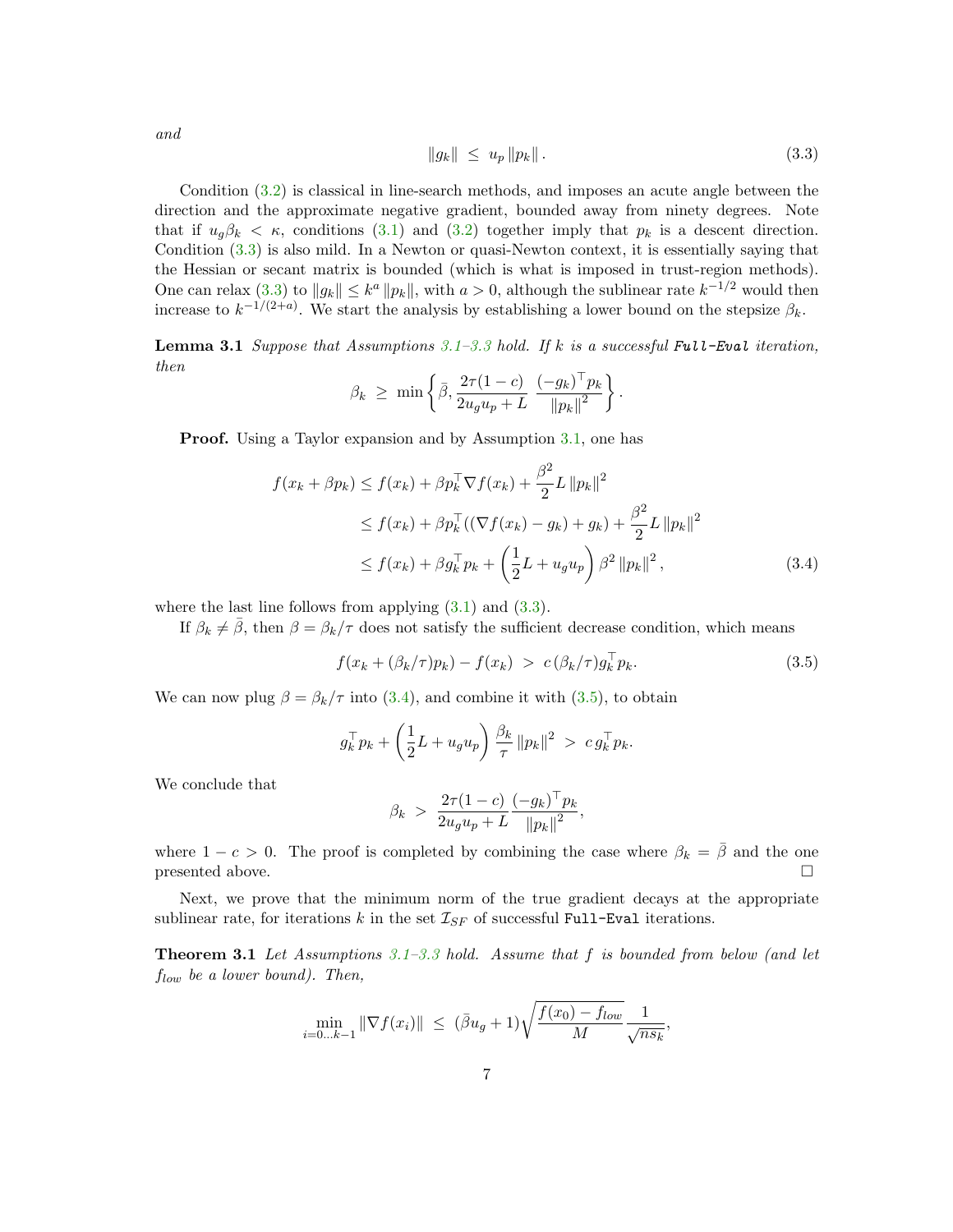where  $ns_k = |\mathcal{I}_{SF} \cap \{0, ..., k-1\}|$  is the number of successful Full-Eval iterations up to iteration k, and

$$
M = c \min \left\{ \bar{\beta} \frac{\kappa}{u_p}, \frac{2\tau \kappa^2 (1 - c)}{2u_g u_p + L} \right\}.
$$
 (3.6)

**Proof.** Let  $k \in \mathcal{I}_{SF}$ . First, using  $(3.2)$  and  $(3.3)$ , we write

$$
\frac{((-g_k)^{\top} p_k)^2}{\|p_k\|^2} \ge \kappa^2 \|g_k\|^2 \quad \text{and} \quad (-g_k)^{\top} p_k \ge \frac{\kappa}{u_p} \|g_k\|^2. \tag{3.7}
$$

Then, from the sufficient decrease condition (2.1) and the lower bound for the stepsize established in Lemma 3.1, one obtains

$$
f(x_k) - f(x_{k+1}) \ge M \|g_k\|^2,
$$
\n(3.8)

where  $M$  is given in  $(3.6)$ .

By Assumption 3.2, the triangle inequality, and  $\beta_k \leq \overline{\beta}$ , we have

$$
\frac{1}{\overline{\beta}u_g+1} \|\nabla f(x_k)\| \leq \|g_k\|.
$$

Hence, plugging this bound into inequality (3.8) yields

$$
f(x_k) - f(x_{k+1}) \ge \frac{M}{(\bar{\beta}u_g + 1)^2} \|\nabla f(x_k)\|^2.
$$

In both unsuccessful Full-Eval and Low-Eval iterations, the function value does not decrease, and thus

$$
f(x_0) - f(x_k) \ge \frac{M}{(\bar{\beta}u_g + 1)^2} \sum_{i \in \mathcal{I}_{SF} \cap \{0, ..., k-1\}} ||\nabla f(x_i)||^2.
$$

The proof is completed by using the lower bound  $f(x_k) \ge f_{low}$ .

Suppose now that the sequence  $\mathcal{I}_{SF}$  of Full-Eval successful iterations is infinite. From the rate established, one directly concludes that the gradient of  $f$  goes to zero for a subsequence of  $\mathcal{I}_{SF}$ . However, since the series  $\sum_{i \in \mathcal{I}_{SF}} ||\nabla \overline{f}(x_i)||^2$  is summable, we can also state  $\lim_{k \in \mathcal{I}_{SF}} \nabla f(x_k) = 0.$ 

The convergence rate becomes linear when  $f$  is strongly convex, which is the case when there exists a positive constant  $\mu > 0$  such that for all  $(x, y) \in \mathbb{R}^n$ 

$$
f(y) \ge f(x) + \nabla f(x)^\top (y - x) + \frac{\mu}{2} \|y - x\|^2.
$$

The argument proceeds as follows. First, using  $x = x_k$  and  $y = x_*$  (the unique minimizer of f), one has

$$
2\mu(f(x_{*}) - f(x_{k})) \geq 2\mu \nabla f(x_{k})^{\top}(x_{*} - x_{k}) + \mu^{2} \|x_{*} - x_{k}\|^{2}.
$$

Giving that

$$
2\mu \nabla f(x_k)^\top (x_* - x_k) + \mu^2 \|x_* - x_k\|^2 \ge -\|\nabla f(x_k)\|^2
$$

one arrives at

$$
\|\nabla f(x_k)\|^2 \, \geq \, 2\mu(f(x_k) - f(x_*)).
$$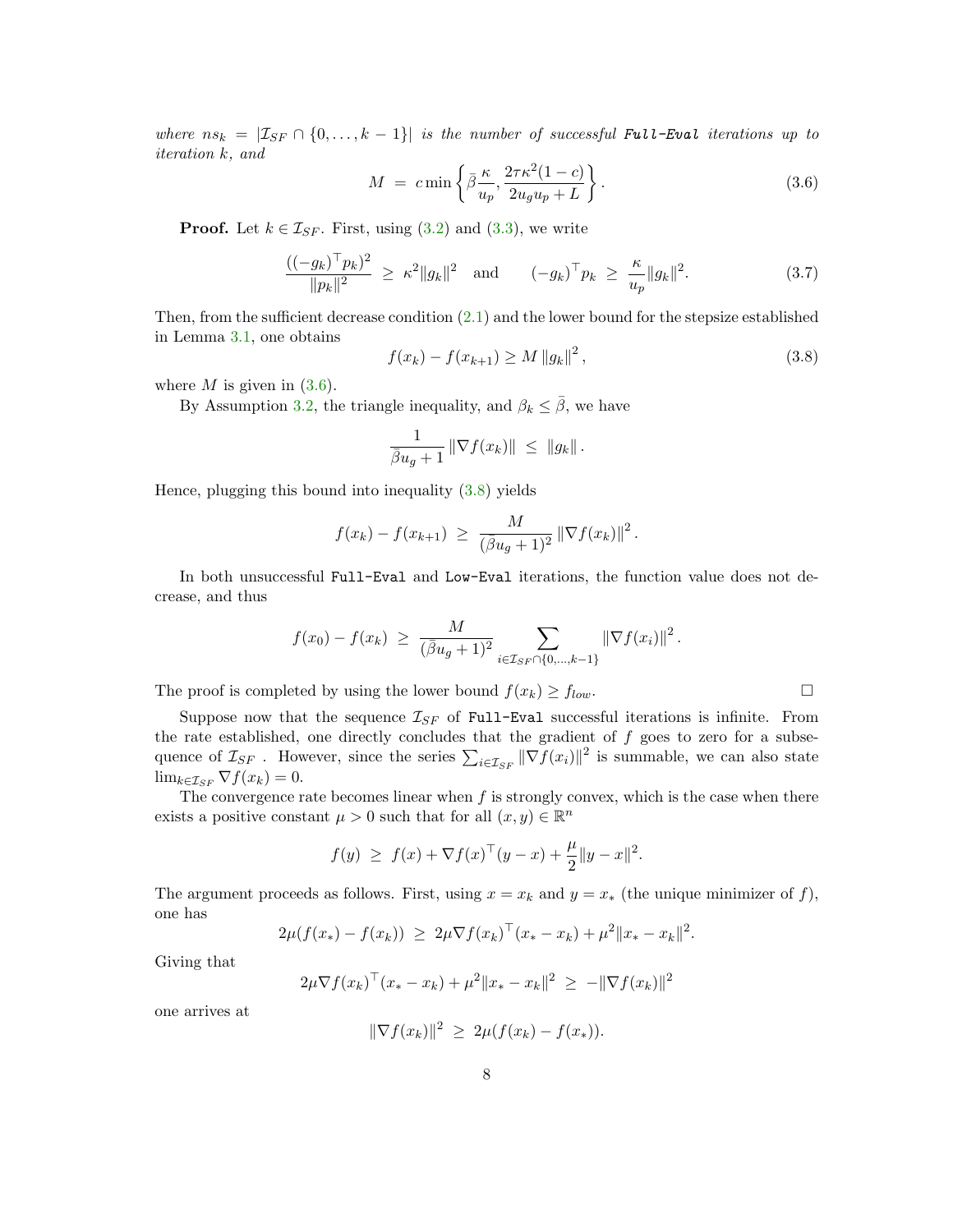At this point it remains to combine this last inequality with (3.8), and recursively conclude that (when  $k - 1 \in \mathcal{I}_{SF}$ )

$$
f(x_k) - f(x_*) \le (1 - \eta_\mu)^{ns_k} (f(x_0) - f(x_*))
$$

with  $\eta_{\mu} = \frac{2\mu c}{(\bar{\beta}u_g+1)^2} \min\left(\bar{\beta}\frac{\kappa}{u_p}, \frac{2\tau\kappa^2(1-c)}{2u_gu_p+L}\right)$ ), and again  $ns_k = |\mathcal{I}_{SF} \cap \{0, \ldots, k-1\}|$ . Note that if is chosen such that  $c \in (0, 1/2)$ , then  $\eta_{\mu} \in (0, 1)$ .

#### 3.2 Convergence in the non-smooth case

The analysis in the non-smooth case is based on the failure of the Full-Eval iterations.

Assumption 3.4 (Full-Eval Failure) The sequence of gradient norms  $\{\|g_k\|\}_{k\in\mathcal{I}_{SF}}$  is bounded away from 0, i.e., there exists  $\epsilon_g > 0$  such that for all iterations  $k \in \mathcal{I}_{SF}$ , one has  $||g_k|| > \epsilon_g$ .

The switching condition  $(2.2)$  allows us to prove under this assumption that the Low-Eval iterations generate an infinite subsequence of iterates driving the direct-search parameter  $\alpha_k$  to zero. This result requires the forcing function to satisfy Assumption 3.5.

**Assumption 3.5** The function  $\rho$  is positive, non-decreasing, and satisfies  $\lim_{\alpha\to 0^+} \rho(\alpha)/\alpha = 0$ .

One can see from the proof of Lemma 3.2 (below) that Full-Eval steps are essentially considered as search steps from the direct-search perspective of the Low-Eval iterations.

**Lemma 3.2** Let Assumptions 3.3-3.5 hold. Assume that the sequence of iterates  $\{x_k\}$  is bounded. Then, there exists a point  $x_*$  and a subsequence  $K \subset \mathcal{I}_{UL}$  of unsuccessful Low-Eval iterates for which

$$
\lim_{k \in \mathcal{K}} x_k = x_* \quad \text{and} \quad \lim_{k \in \mathcal{K}} \alpha_k = 0.
$$

**Proof.** First, consider that there is an infinity of iterations in  $\mathcal{I}_{SF} \cup \mathcal{I}_{UL} \cup \mathcal{I}_{SL}$ . These are all iterations k for which  $\alpha_k$  does not decrease. By Assumption 3.3, all successful Full-Eval iterations  $k \in \mathcal{I}_{SF}$  yield

$$
f(x_{k+1}) \leq f(x_k) - c \kappa u_p \beta_k ||g_k||^2.
$$

From the fact that  $\beta_k$  satisfies  $\beta_k \geq \gamma \rho(\alpha_k)$ ,

$$
f(x_{k+1}) - f(x_k) \leq -c \kappa u_p \gamma \epsilon_g \rho(\alpha_k). \tag{3.9}
$$

Successful Low-Eval iterations  $k \in \mathcal{I}_{SL}$  achieve sufficient decrease,

$$
f(x_{k+1}) - f(x_k) \le -\rho(\alpha_k). \tag{3.10}
$$

Note that in Full-Eval unsuccessful iterations  $k \in \mathcal{I}_{UF}$  neither  $x_k$  nor  $\alpha_k$  changes.

Hence, given that for unsuccessful Low-Eval iterations  $(\mathcal{I}_{UL})$  the function does not decrease, we can sum from 0 to  $k \in \mathcal{I}_{SF} \cup \mathcal{I}_{UF} \cup \mathcal{I}_{SL}$  the inequalities (3.9) and (3.10) to obtain

$$
f(x_0) - f(x_{k+1}) \ge c \gamma \kappa u_p \epsilon_g \sum_{i \in \mathcal{I}_{SF}} \rho(\alpha_i) + \sum_{i \in \mathcal{I}_{SL}} \rho(\alpha_i).
$$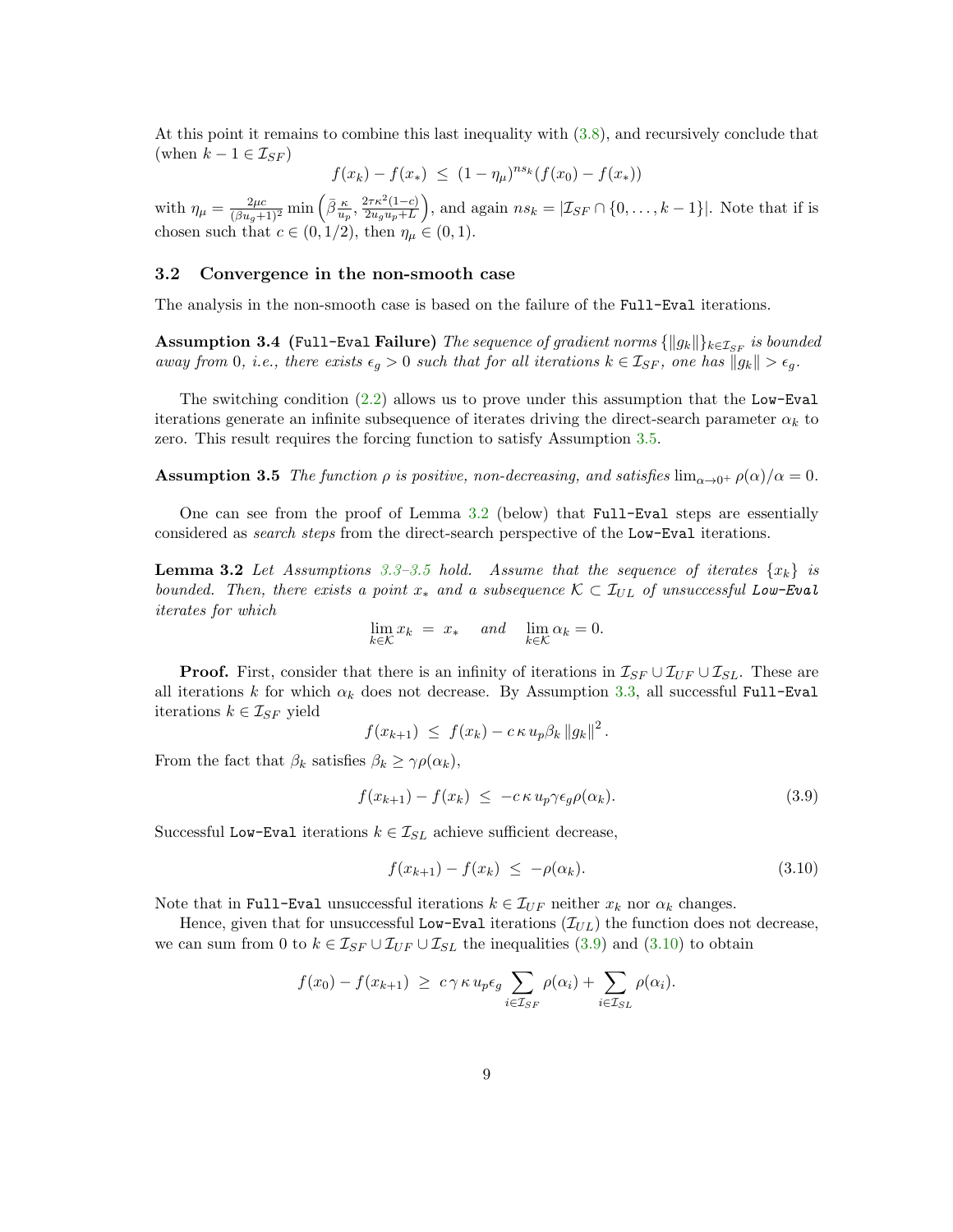By the boundedness (from below) of  $f$ , we conclude that the series is summable, which implies  $\lim_{k \in \mathcal{I}_{SF} \cup \mathcal{I}_{UE}} \rho(\alpha_k) = 0$ . In conjunction with Assumption 3.5, this in turn implies  $\lim_{k \in \mathcal{I}_{SF} \cup \mathcal{I}_{UF} \cup \mathcal{I}_{SL}} \alpha_k = 0.$ 

It remains to consider the iterations in  $\mathcal{I}_{UL}$ . For each  $k \in \mathcal{I}_{UL}$  corresponding to an unsuccessful Low-Eval iteration, consider the previous iteration  $k' = k'(k) \in \mathcal{I}_{SL} \cup \mathcal{I}_{UF} \cup \mathcal{I}_{SL}$  with  $k' < k$  (k' could be zero). The direct-search stepsize can then be written as  $\alpha_k = \theta^{k-k'} \alpha_{k'}$ . Since  $k' \to \infty$  and  $\tau \in (0, 1)$ , one obtains  $\alpha_k \to 0$  for all  $k \in \mathcal{I}_{UL}$ .

We have thus proved that  $\alpha_k$  goes to zero for all k. Since  $\alpha_k$  is only decreased in unsuccessful Low-Eval iterations, there must be an infinite subsequence of those. From the boundedness of the sequence of iterates, one can extract a subsequence  $K$  of that subsequence satisfying the statement of the lemma. statement of the lemma.

The main theorem uses the notion of generalized Clarke derivative  $[12]$  at x along a direction  $d \in \mathbb{R}^n$ 

$$
f^{\circ}(x; d) = \lim_{y \to x} \sup_{t \downarrow 0} \frac{f(y + td) - f(y)}{t},
$$

which is well defined if  $f$  is Lipschitz continuous around the point  $x$ . Establishing that there is a limit point which is Clarke stationary requires the density of the so-called refining directions to be dense in the unit sphere. The proof follows the arguments in  $(2, 3, 43)$ .

**Theorem 3.2** Let Assumptions 3.3–3.5 hold. Assume that the sequence of iterates  $\{x_k\}$  is bounded. Let the function f be Lipschitz continuous around the point  $x_*$  defined in Lemma 3.2. Let the set of limit points of

$$
\left\{\frac{d_k}{\|d_k\|},\ d_k \in D_k, k \in \mathcal{K}\right\} \tag{3.11}
$$

be dense in the unit sphere, where  $K$  is given in Lemma 3.2.

Then,  $x_*$  is a Clarke stationary point, i.e.,  $f^{\circ}(x_*; d) \geq 0$  for all  $d \in \mathbb{R}^n$ .

**Proof.** Let d be a limit point of (3.11), identified for a certain subsequence  $\mathcal{L} \subseteq \mathcal{K}$ . Then, from basic properties of the generalized Clarke derivative, and  $k \in \mathcal{L}$ ,

$$
f^{\circ}(x_{*};\bar{d}) = \lim_{x_{k} \to x_{*}} \sup_{\alpha_{k}\downarrow 0} \frac{f(x_{k} + \alpha_{k}d_{k}) - f(x_{k})}{\alpha_{k}}
$$
  

$$
\geq \lim_{x_{k} \to x_{*}} \sup_{\alpha_{k}\downarrow 0} \left\{ \frac{f(x_{k} + \alpha_{k}d_{k}) - f(x_{k})}{\alpha_{k}} + \frac{\rho(\alpha_{k})}{\alpha_{k}} \right\}.
$$

Since  $k \in \mathcal{L}$  are unsuccessful Low-Eval iterations, it follows that  $f(x_k + \alpha_k d_k) - f(x_k) > \rho(\alpha_k)$ which implies that

$$
\lim_{x_k \to x_*} \sup_{\alpha_k \downarrow 0} \frac{f(x_k + \alpha_k d_k) - f(x_k) + \rho(\alpha_k)}{\alpha_k} \geq 0.
$$

From this and Assumption 3.5, we obtain  $f^{\circ}(x_*, \bar{d}) \geq 0$ . Given the continuity of  $f^{\circ}(x_*, \cdot)$ , one has for any  $d \in \mathbb{R}^n$  such that  $||d|| = 1$ ,  $f^{\circ}(x_*, d) = \lim_{\bar{d} \to d} f^{\circ}(x_*, \bar{d}) \ge 0$ .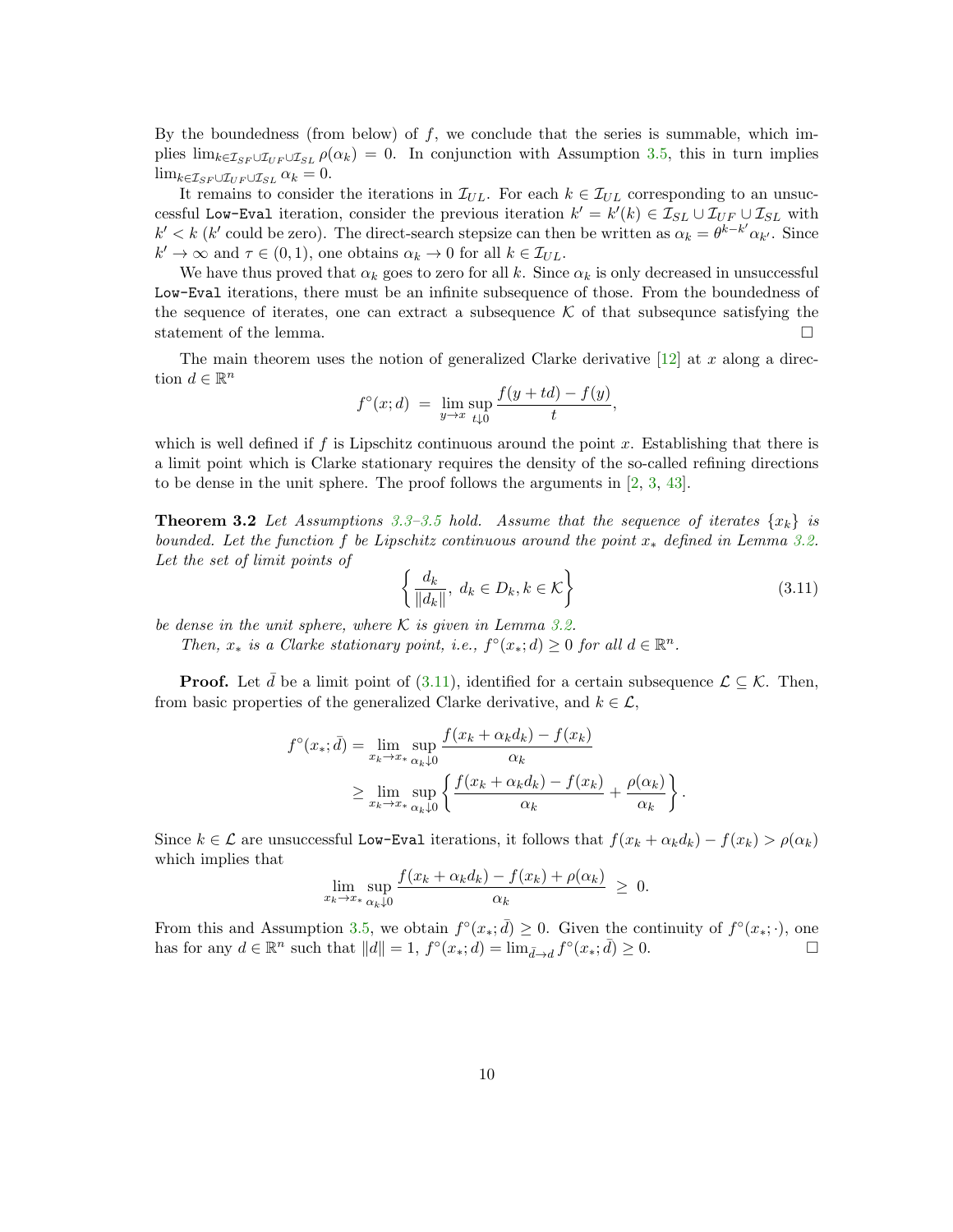#### 3.3 More on the non-smooth case (noise)

Let us now consider  $f = \phi + \varepsilon$ , where  $\phi : \mathbb{R}^n \to \mathbb{R}$  is a smooth function and  $\varepsilon : \mathbb{R}^n \to \mathbb{R}$  is some additive noisy function. We assume that both  $\phi$  and  $\varepsilon$  are Lipschitz continuous around  $x_*$ . The Clarke stationarity of  $\phi$  at  $x_*$  is guaranteed if  $\varepsilon$  satisfies

$$
\varepsilon^{\circ}(x_{*};d) \le -\sigma \phi^{\circ}(x_{*};d), \tag{3.12}
$$

for some  $\sigma \in [0, 1)$ . In fact, applying Theorem 3.2,

$$
f^{\circ}(x_{*};d) = \phi^{\circ}(x_{*};d) + \varepsilon^{\circ}(x_{*};d) \geq 0,
$$

and then using  $(3.12)$ , it follows that  $\phi^{\circ}(x_*,d) \ge 0$ . In particular the result is true if  $\varepsilon^{\circ}(x_*,d) \le 0$ .

In the multiplicative noise case, where  $f(x) = \phi(x)(1 + \varepsilon(x))$ , one can still establish similar results. In this case we can write f as a sum,  $f(x) = \phi(x) + \phi(x)\varepsilon(x)$ . If  $\phi$  and  $\varepsilon$  are Lipschitz continuous around  $x_*$ , then it follows that  $\phi \varepsilon$  is also Lipschitz continuous around  $x_*$ . Applying Theorem 3.2,

$$
\phi^{\circ}(x_{*};d)(1+\varepsilon(x_{*}))+\phi(x_{*})\varepsilon^{\circ}(x_{*};d) \geq 0.
$$

If  $\phi(x_*) > 0$ , then the Clarke stationarity of  $\phi$  at  $x_*$ , would result from

$$
\varepsilon^{\circ}(x_{*}; d) \leq -\sigma \, \frac{\phi^{\circ}(x_{*}; d)(1 + \varepsilon(x_{*}))}{\phi(x_{*})},
$$

for some  $\sigma \in [0,1)$ , and as long as  $1 + \varepsilon(x_*) > 0$ . The same happens in the case  $\phi(x_*) < 0$ , if

$$
\varepsilon^{\circ}(x_*,d) \geq -\sigma \, \frac{\phi^{\circ}(x_*,d)(1+\varepsilon(x_*))}{\phi(x_*)}.
$$

## 3.4 More on the smooth case (use of finite difference gradients)

Let us return to the smooth case to clarify the imposition of Assumption 3.2. Such an assumption is related to the satisfaction of the so-called criticality step in DFO trust-region methods [16, 17] when using fully linear models. In the context of the line-search method used in the Full-Eval iterations, those models correspond to using a finite difference (FD) scheme to compute the approximate gradient  $q_k$ .

The *i*-th component of the forward FD approximation of the gradient at  $x_k$  is defined as

$$
[\nabla_{h_k} f(x_k)]_i = \frac{f(x_k + h_k e_i) - f(x_k)}{h_k}, \quad i = 1, ..., n,
$$
\n(3.13)

where  $h_k$  is the finite difference parameter and  $e_i \in \mathbb{R}^n$  is the i-th canonical vector. Computing such a gradient approximation costs n function evaluations per iteration. By using a Taylor expansion, the error in the FD gradient (in the smooth and noiseless setting) can be shown to satisfy

$$
\|\nabla f(x_k) - \nabla_{h_k} f(x_k)\| \le \frac{1}{2} \sqrt{n} L h_k. \tag{3.14}
$$

It becomes then clear that one way to ensure Assumption 3.2 in practice is to enforce  $h_k \leq$  $u'_g \beta \|\nabla_{h_k} f(x_k)\|$ , for some  $u'_g > 0$ , in which case  $u_g = \frac{1}{2} \sqrt{n} L u'_g$ . Enforcing such a condition is expensive but can be rigorously done through a criticality-step type argument (see Algorithm 4).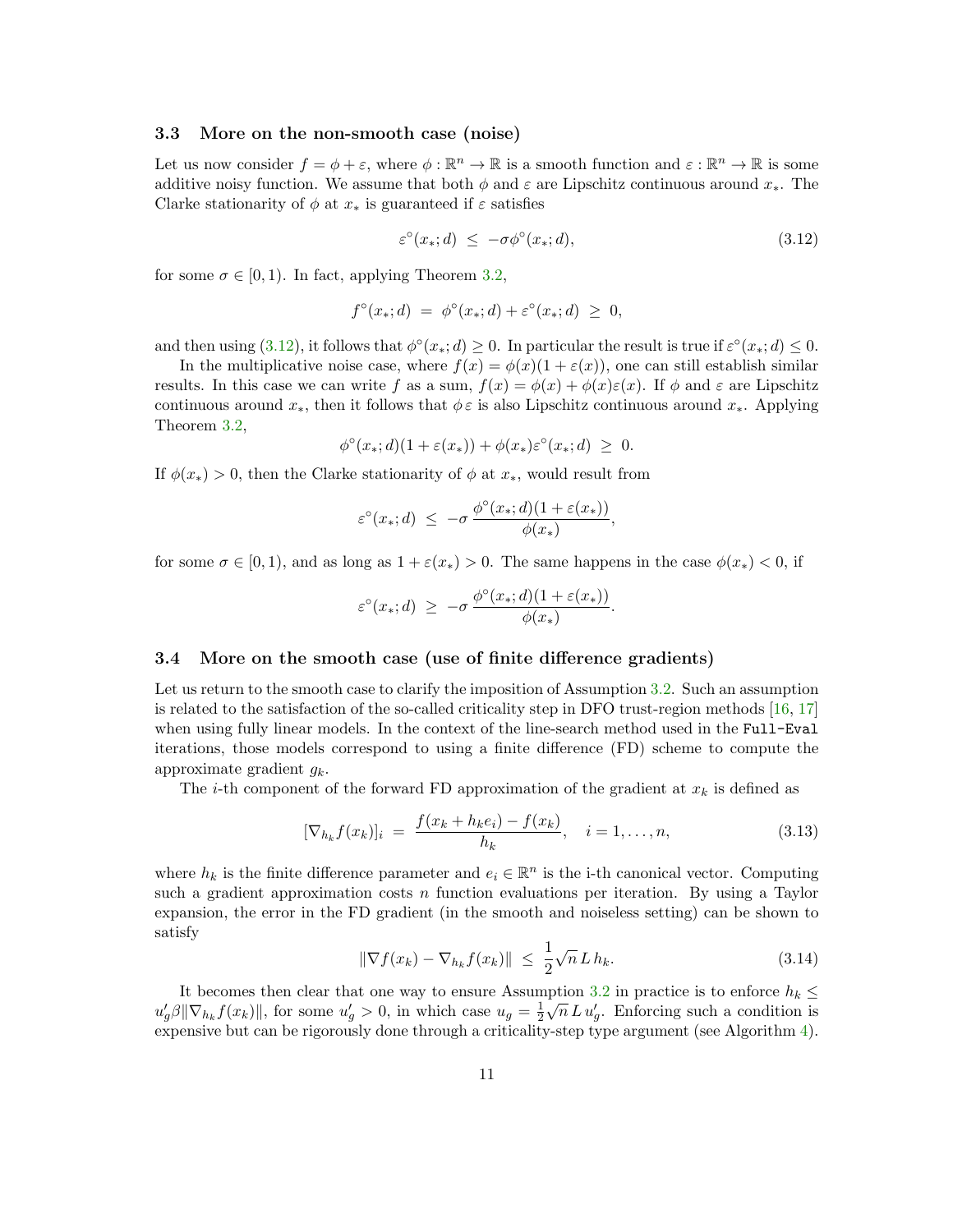**Algorithm 4** Criticality step: Performed if  $h_k > u'_g \beta \|\nabla_{h_k} f(x_k)\|$ 

**Input:**  $h_k$ ,  $\nabla_{h_k} f(x_k)^{(0)} = \nabla_{h_k} f(x_k)$ ,  $\beta$ , and  $\omega \in (0, 1)$ . Let  $j = 0$ . **Output:**  $\nabla_{h_k} f(x_k) = \nabla_{h_k} f(x_k)^{(j)}$  and  $h_k$ . 1: While  $h_k > u'_g \beta \left\| \nabla_{h_k} f(x_k)^{(j)} \right\|$  Do 2: Set  $j = j + 1$  and  $h_k = \omega^j u'_g \beta \|\nabla_{h_k} f(x_k)^{(0)}\|$ .

3: Compute the FD approximation  $\nabla_{h_k} f(x_k)^{(j)}$  using (3.13).

It can be proven that Algorithm 4 terminates in a finite number of steps (see Proposition 3.1).

**Proposition 3.1** Condition  $h_k \leq u'_g \beta \|\nabla_{h_k} f(x_k)\|$  can be attained in a finite number of steps using Algorithm 4 if  $\|\nabla f(x_k)\| \neq 0$ .

**Proof.** Let us suppose that the algorithm loops infinitely. Then, for all  $j \geq 1$ , using Step 3 and the satisfaction of the while–condition in Step 1,

$$
\left\|\nabla_{h_k} f(x_k)^{(j)}\right\| \leq \omega^j \left\|\nabla_{h_k} f(x_k)^{(0)}\right\|.
$$
\n(3.15)

On the other hand, for all  $j \ge 1$ , the FD bound (3.14), followed by Step 3, gives us

$$
\left\|\nabla f(x_k) - \nabla_{h_k} f(x_k)^{(j)}\right\| \leq \frac{1}{2} \sqrt{n} L \omega^j u_g' \beta_k \left\|\nabla_{h_k} f(x_k)^{(0)}\right\|.
$$
 (3.16)

Hence, using  $(3.15)$ – $(3.16)$ , we have

$$
\|\nabla f(x_k)\| \ \leq \ \left\|\nabla f(x_k) - \nabla_{h_k} f(x_k)^{(j)}\right\| + \left\|\nabla_{h_k} f(x_k)^{(j)}\right\| \ \leq \ \left(\frac{\sqrt{n}Lu_g'\beta_k}{2} + 1\right)\omega^j \left\|\nabla_{h_k} f(x_k)^{(0)}\right\|.
$$

By taking limits (and noting that  $\omega \in (0, 1)$ ), we conclude that  $\|\nabla f(x_k)\| = 0$ , which yields a contradiction contradiction.

# 4 Numerical setup

In this section, we will first present our implementation choices for the Full-Low Evaluation method. The numerical environment of our experiments is also introduced (other methods/solvers tested, test problems chosen, and performance profiles). The tests were run using MATLAB R2019b on an Asus Zenbook with 16GB of RAM and an Intel Core i7-8565U processor running at 1.80GHz.

#### 4.1 Our practical full-low evaluation implementation

Our proposed Full-Eval line-search iteration consists of using a direction  $p_k$  of the form  $p_k =$  $-H_kg_k$ . Our choice for the approximate gradient  $g_k$  is forward FD (3.13) with  $h_k$  set to the square root of Matlab's machine precision. Our choice for  $H_k$  is the Broyden-Fletcher-Goldfarb-Shanno (BFGS) quasi-Newton update [11, 23, 24, 39]. The choice of BFGS is justified by its strong performance in the presence of derivatives [35]. The combination of BFGS with FD is regarded as a useful resource for derivative-free optimization in many NLP solvers such as for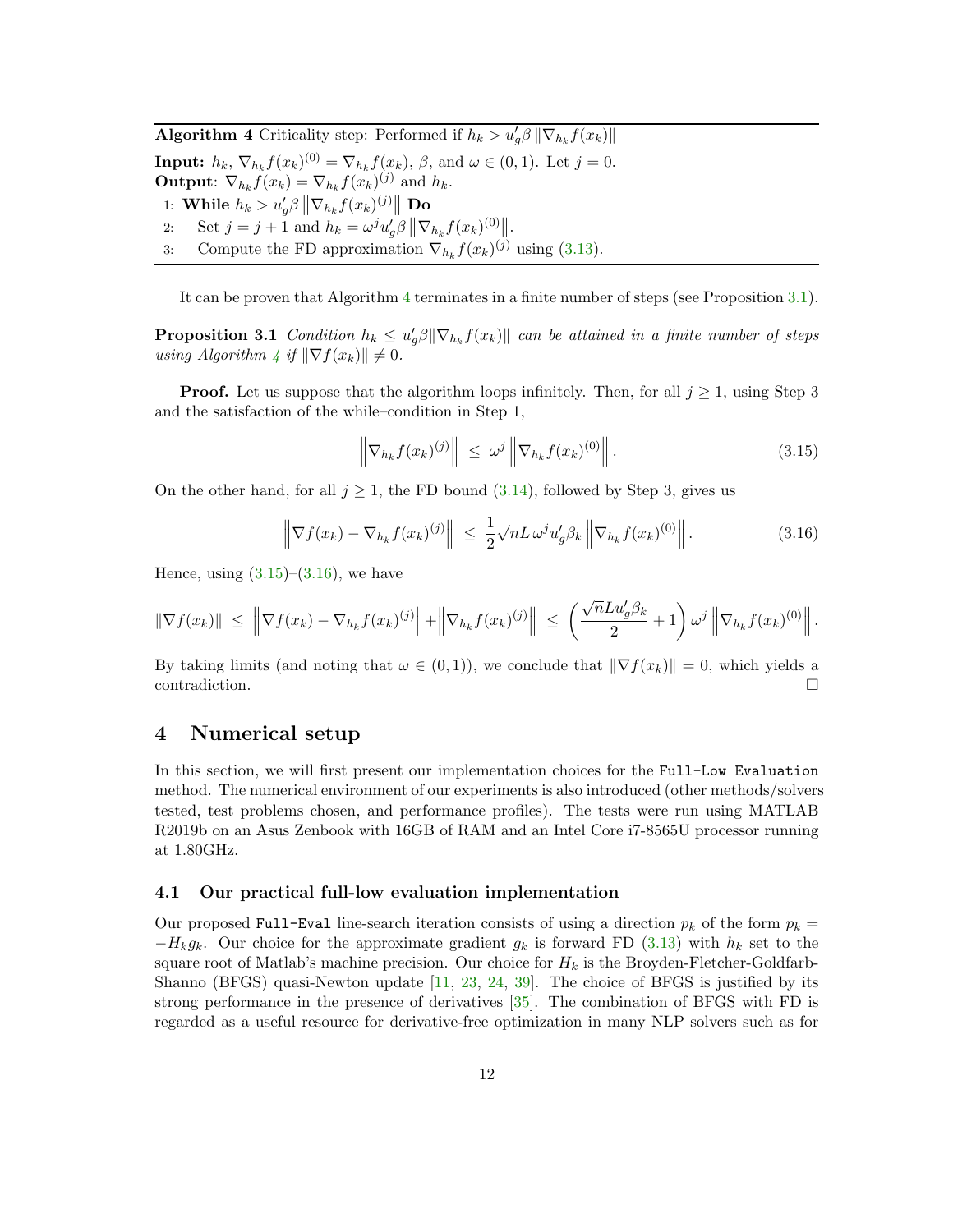instance the fminunc Matlab routine, and as shown in  $[5, 6, 40]$ . Our Full-Eval line-search iteration is described in Algorithm 5.

BFGS updates the inverse Hessian approximation  $H_k$  using (4.3), where  $j_k$  is the previous Full-Eval iteration, and  $s_k$  and  $y_k$  are given in (4.2). In our implementation, the first Full-Low Evaluation iteration is always Full-Eval. In the non-convex case, the products  $s_k^{\dagger} y_k$  cannot be ensured positive. In order to maintain the positive definiteness of the matrix  $H_k$ , we skip the BFGS update if  $s_k^{\perp} y_k \geq \epsilon_c \|s_k\| \|y_k\|$  is not satisfied, for  $\epsilon_c \in (0,1)$  independent of k. In the implementation, we used  $\epsilon_c = 10^{-10}$ . The line-search follows the backtracking scheme described in Algorithm 2, using  $\bar{\beta} = 1$  and  $\tau = 0.5$ . As explained and rigorously proved in our paper, a key feature of our Full-Low Evaluation methodology is to stop the line-search once condition (2.2) is violated. In our implementation, we used

$$
\gamma = 1, \quad \rho(\alpha_k) = \min(\gamma_1, \gamma_2 \alpha_k^2), \quad \text{with} \quad \gamma_1 = 10^{-5} \quad \text{and} \quad \gamma_2 = 10^{-3}.
$$
 (4.1)

When  $k = 0$ , we perform a backtracking line-search using  $p_0 = -g_0$  (and update i-type(1) and  $x_1$ ) as in Algorithm 2 (with constants as in Algorithm 5). The initialization of  $H_0$  is done as follows. If i-type(1) = Full-Eval, then we set  $H_0 = (y_0^+ s_0)/(y_0^+ y_0)I$ . This formula attempts to make the size of  $H_0$  similar to the one of  $\nabla^2 f(x_0)^{-1}$  (see [35]). However, if i-type(1) = Low-Eval, we set  $H_0 = I$ .

Algorithm 5 Full-Eval Iteration: BFGS with FD Gradients

**Input:** Iterate  $x_k$  with  $k \geq 1$ . Information  $(x_{j_k}, g_{j_k}, H_{j_k})$  from the previous Full-Eval iteration j<sub>k</sub> (if  $k > 0$ ). Backtracking parameters  $\bar{\beta} > 0$  and  $\tau \in (0, 1)$ . Other parameters  $\epsilon_c, \gamma_1, \gamma_2 > 0$ ,  $\gamma = 1$ . **Output:** i-type(k+1) and ( $x_{k+1}$ ,  $H_k$ ,  $g_k$ ). Return the number  $nb_k$  of backtrack attempts. 1: Compute the FD gradient  $g_k = \nabla_{h_k} f(x_k)$  using (3.13).

2: Set

$$
s_k = x_k - x_{j_k} \quad \text{and} \quad y_k = g_k - g_{j_k}.\tag{4.2}
$$

3: If  $s_k^{\top} y_k \ge \epsilon_c \|s_k\| \|y_k\|$ , set

$$
H_k = \left(I - \frac{s_k y_k^\top}{y_k^\top s_k}\right) H_{j_k} \left(I - \frac{y_k s_k^\top}{y_k^\top s_k}\right) + \frac{s_k s_k^\top}{y_k^\top s_k}.\tag{4.3}
$$

4: Else, set  $H_k = H_{j_k}$ .

5: Compute the direction 
$$
-H_k g_k
$$
.

6: Perform a backtracking line-search, and update i-type( $k + 1$ ) and  $x_{k+1}$  as in Algorithm 2.

For the Low-Eval iterations, we considered the set of polling directions  $D_k$  to be formed by one random direction and its negative, a variant which has shown superior performance compared with deterministic direct search based on PSS (see [26]). The random direction is drawn uniformly on the unit sphere. Note that the cost in function evaluations (at most 2 per iteration) is considerably lower than in our Full-Eval iteration, especially when n is large. The forcing function  $\rho(\alpha_k)$  used to accept polling points is set as in (4.1). As suggested after Algorithm 3, the switch from Low-Eval to Full-Eval will occur when the number  $nu_k$  of consecutive unsuccessful Low-Eval iterations reaches the number  $nb_{jk}$  of backtracks done in the last Full-Eval line-search. In the implementation, we set the stepsize updating factors to  $\lambda = 1/\theta = 2$ . See Algorithm 6.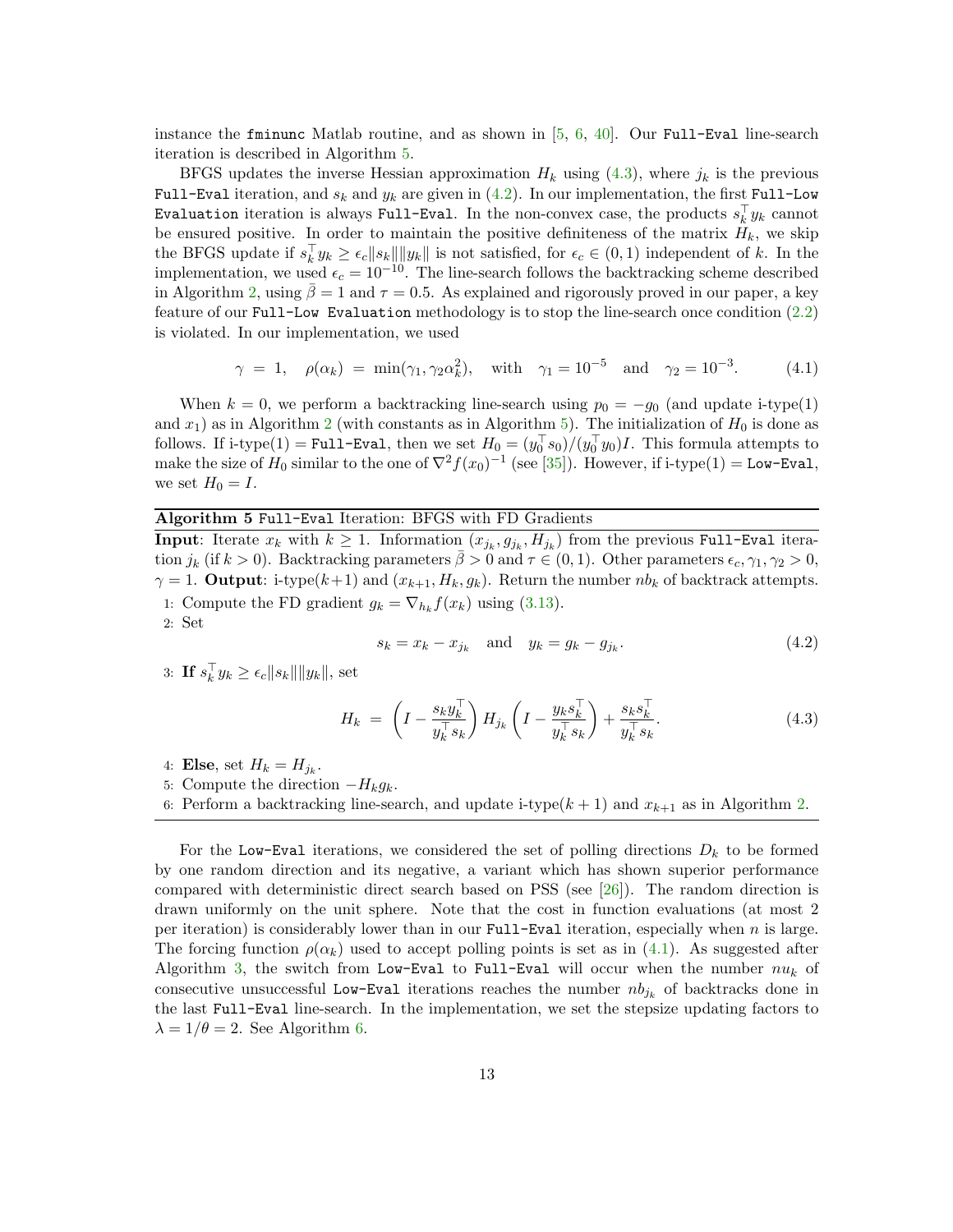#### Algorithm 6 Low-Eval Iteration: Probabilistic Direct Search

**Input:** Iterate  $x_k$  and stepsize  $\alpha_k$ . Direct-search parameters  $\lambda \geq 1$  and  $\theta \in (0,1)$ . Number  $nu_k$  of unsuccessful Low-Eval iterations since last Full-Eval iteration  $j_k$ . (Set  $nu_k = 0$ if i-type $(k-1)$  = Full-Eval.) Number  $nb_{j_k}$  of backtracks done at Full-Eval iteration  $j_k$ . **Output:** i-type $(k + 1)$ ,  $x_{k+1}$ ,  $\alpha_{k+1}$ , and  $nu_{k+1}$ .

- 1: Generate  $d \in \mathbb{R}^n$  uniformly on the unit sphere of  $\mathbb{R}^n$ , and set  $D_k = [d, -d]$ .
- 2: Poll as in Algorithm 3.
- 3: Set  $nu_{k+1} = nu_k$  in the successful case,  $nu_{k+1} = nu_k + 1$  otherwise.
- 4: If  $nu_k < nb_{j_k}$ , i-type $(k+1) =$  Low-Eval.
- 5: Else, i-type $(k + 1)$  = Full-Eval.

#### 4.2 Other solvers tested

We compared the numerical performance of our implementation of Full-Low Evaluation to four other approaches: (i) a line-search BFGS method based on FD gradients (as if there were only Full-Eval iterations), referred to as BFGS-FD; (ii) probabilistic direct search (as if there were only Low-Eval iterations), referred to as pDS; (iii) an interpolation-based trust-region solver, DFO-TR [4]; (iv) a line-search BFGS method based on FD gradients and noise estimation, FDLM [5].

DFO-TR [4] builds models by quadratic interpolation. At the first iteration, the function is evaluated using a sample set of  $2n + 1$  points, given by  $x_0$  and  $x_0 \pm \Delta_0 e_i$ , with  $e_i$  the *i*-th canonical vector. Until the cardinal number of the sample set reaches  $p_{\text{max}} = (n+1)(n+2)/2$ , all trust-region trial points  $x_k + s_k$  are added to the sample set, and models are computed by minimum Frobenius norm interpolation [17, 36]. Once there are  $p_{max}$  points in the sample set, a quadratic model is built by determined interpolation. Then, for each new trial point added, an existing sample point is discarded (the farthest away from  $x_k + s_k$ ). When  $\Delta_k$  falls below a certain threshold, points that are too far from the current iterate are discarded, expecting that the next iterations will refill the sample set, providing an effect similar to a criticality step. The trust-region radius  $\Delta_k$  is updated as it is common in trust-region methods, the major difference being that it is never reduced when the sample set has less than  $n + 1$  points.

FDLM [5] is a linesearch BFGS method for noisy functions where the gradients are approximated using FD. This approach differs from our Full-Eval iterations in two main ways. First, in FDLM the noise level is estimated using  $[32]$ , and such estimate is used to select the FD parameter as suggested in [33]. Second, in [5], the sufficient decrease condition is relaxed using the estimated noise level to prevent valuable points from being discarded. Moreover, to avoid estimating the noise at every iteration, the authors [5] developed a recovery procedure that estimates the noise only as needed (as the optimization progresses). The FDLM solver was chosen to compare our method to a version of FD-based BFGS where the noise is directly taken into account. We should emphasize again that in our proposed method, Full-Low Evaluation, the noise is directly handled by the Low-Eval iterations.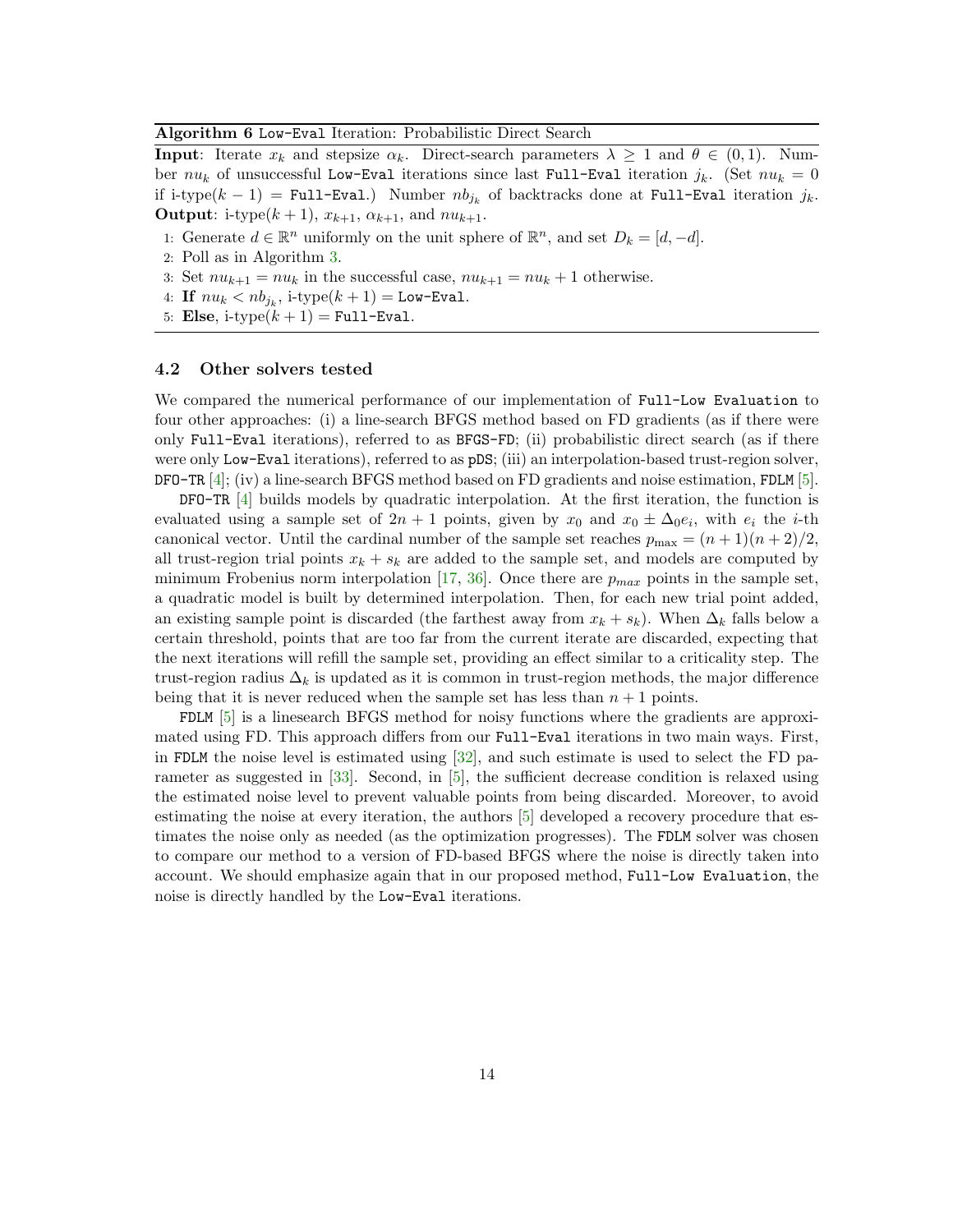## 4.3 Classes of problems tested and profiles used

We considered 62 problems<sup>1</sup> from the CUTEst library  $[25]$  for the smooth case, with dimensions between 2 and 51; Table 1 summarizes the distribution of the problems in terms of their dimensions.

| Number of problems |  |  |  | $1\ 5\ 1\ 1\ 2\ 1\ 1\ 10\ 1\ 1\ 5$ |  |  |  |
|--------------------|--|--|--|------------------------------------|--|--|--|

|  |  |  | Table 1: 62 problems from $[25]$ . |  |  |  |
|--|--|--|------------------------------------|--|--|--|
|--|--|--|------------------------------------|--|--|--|

In order to test the scalability of the methods, we selected 12 problems<sup>2</sup> from the CUTEst library [25] that represent problems with different features (non-linearity, non-convexity, partial separability) and for which one can vary the dimension  $n$ . For these problems, we considered dimensions  $n = 40$  and  $n = 80$ .

For the non-smooth and noisy cases, we chose 53 problems from the test set described in [31]. The dimensions in this set vary from 2 to 12, and its distribution is summarized in Table 2. The problems in [31] come in three different perturbed forms: piecewise smooth, deterministic noise, and stochastic noise. In [31], the authors considered the multiplicative noise case, however, we also tested additive noise.

**Additive noise.** The function has the form  $f(x) = \phi(x) + \varepsilon(x)$ , where  $\phi$  is a smooth function. In the case of deterministic noise,  $\varepsilon(x) = \epsilon_f \psi(x)$ , where  $\psi : x \in \mathbb{R}^n \to [-1,1]^n$  is a deterministic noisy function (see [31] for a full description of the function  $\psi$ ). When considering stochastic noise,  $\varepsilon(x)$  is a realization of a uniform random variable  $U(-\epsilon_f, \epsilon_f)$ .

**Multiplicative noise.** The function takes the form  $f(x) = \phi(x)(1 + \xi(x))$  where  $\phi$  is a smooth function. As in the additive noise case, when the noise is deterministic  $\xi(x) = \epsilon_f \psi(x)$ . In the case of stochastic noise, the values  $\xi(x)$  are drawn from a uniform random variable as described earlier. The multiplicative noise case can be regarded as a special case of the additive noise case as  $f(x) = \phi(x) + \varepsilon(x)$ , where  $\varepsilon(x) = \phi(x)\xi(x)$ . When the true optimal objective function value is equal to 0, the noise is also decaying to 0 when converging to the optimum.

| Dimension of the problem $ 2 3 4 5 6 7 8 9 10 11 12$ |  |  |  |  |              |  |
|------------------------------------------------------|--|--|--|--|--------------|--|
| Number of problems                                   |  |  |  |  | 156514145654 |  |

|  |  |  |  |  |  | Table 2: 53 problems from $[31]$ . |  |  |
|--|--|--|--|--|--|------------------------------------|--|--|
|--|--|--|--|--|--|------------------------------------|--|--|

Performance profiles are a metric of comparison introduced in [20] to assess the performance of a given set of solvers  $S$  for a given set of problems  $P$ . They are a visual tool where the highest curve (top and left) corresponds to the solver with the best overall performance. Let  $t_{p,s} > 0$ be a performance measure of the solver  $s \in \mathcal{S}$  on the problem  $p \in \mathcal{P}$ , which in our case was

<sup>1</sup> ALLINITU, ARGLINB, ARGLINC, BARD, BEALE, BOX3, BRKMCC, BROWNAL, BROWNBS, BROWNDEN, CHNROSNB, CUBE, DECONVU, DENSCHNA, DENSCHNB, DENSCHNC, DENSCHND, DENSCHNF, DIXON3DQ, DJTL, ENGVAL2, ERRINROS, EXPFIT, EXTROSNB, GENHUMPS, GROWTH, GROWTHLS, HAIRY, HEART6LS, HEART8LS, HELIX, HILBERTA, HILBERTB, HIMMELBF, HIMMELBG, HUMPS, JENSMP, KOWOSB, LOGHAIRY, MARATOSB, METHANB8, MEXHAT, MEYER3, NONMSQRT, PALMER1C, PALMER1D, PALMER2C, PALMER3C, PALMER4C, PALMER4E, PALMER5C, PALMER5D, PALMER6C, PALMER7C, PALMER8C, ROSENBR, SINEVAL, SISSER, TOINTQOR, WATSON, YFITU, and ZANGWIL2.

<sup>2</sup> ARGLINA, ARWHEAD, BROYDN3D, DQRTIC, ENGVAL1, FREUROTH, PENALTY2, NONDQUAR, ROSENBR, SINQUAD, TRIDIA, and WOODS.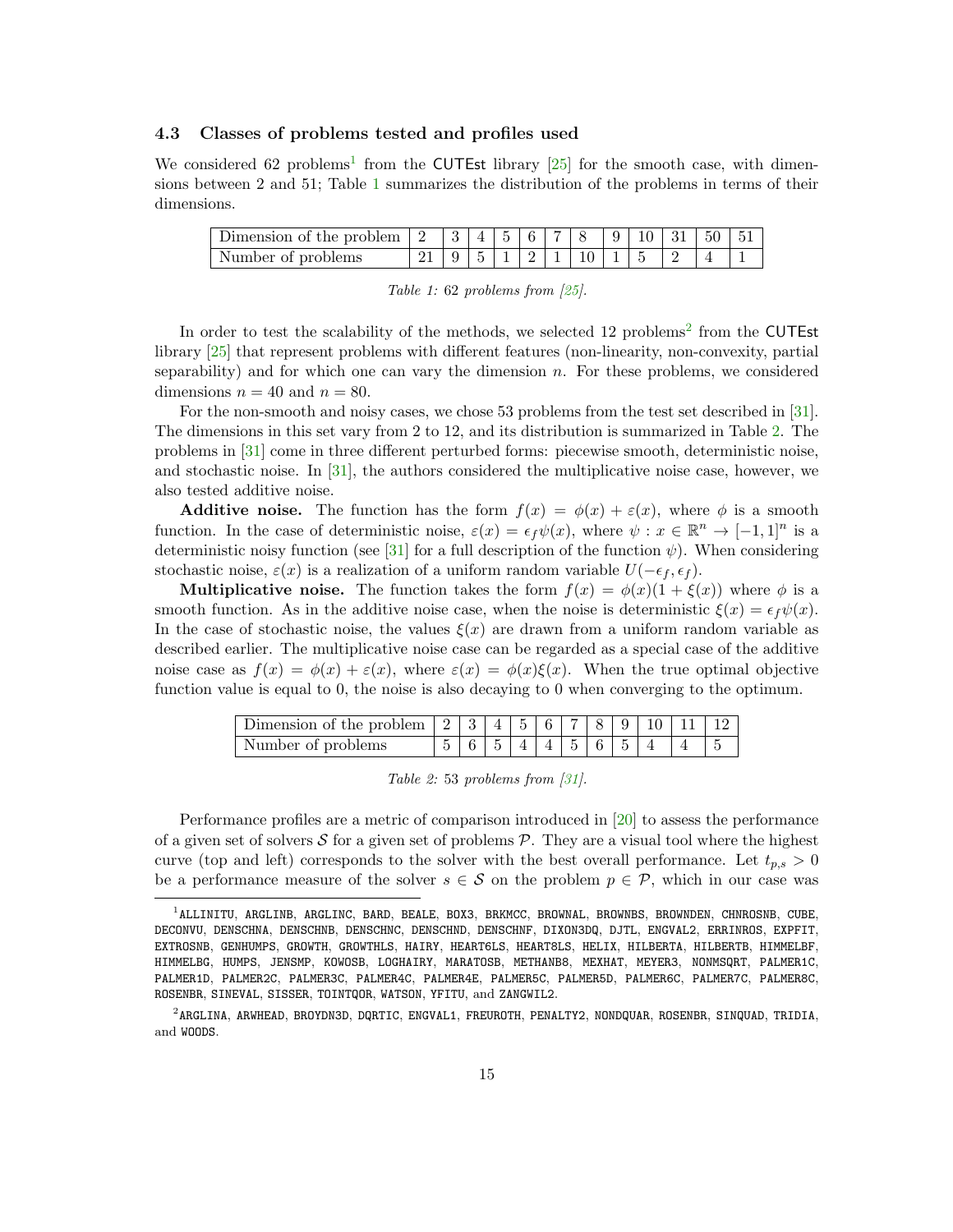set to the number of function evaluations. The curve for a solver s is defined as the fraction of problems where the performance ratio is at most  $\alpha$ ,

$$
\rho_s(\alpha) = \frac{1}{|\mathcal{P}|} \text{size} \left\{ p \in \mathcal{P} : r_{p,s} \leq \alpha \right\},\
$$

where the performance ratio  $r_{p,s}$  is defined as

$$
r_{p,s} = \frac{t_{p,s}}{\min\{t_{p,s} : s \in \mathcal{S}\}}.
$$

The convention  $r_{p,s} = +\infty$  is used when a solver s fails to satisfy the convergence test for problem p. The convergence test used is

$$
f(x_0) - f(x) \ge (1 - \tau)(f(x_0) - f_L),
$$

where  $\tau > 0$  is a tolerance,  $x_0$  is the starting point for the problem, and  $f_L$  is computed for each problem  $p \in \mathcal{P}$  as the smallest value of f obtained by any solver within a given number of function evaluations. Solvers with the highest values of  $\rho_s(1)$  are the most efficient, and those with the highest values of  $\rho_s(\alpha)$ , for large  $\alpha$ , are the most robust.

# 5 Numerical results

In the tests performed, all solvers were given a budget of 2000n function evaluations. Comparisons are based on two values of the performance profile optimality tolerance parameter  $\tau \in \{10^{-2}, 10^{-5}\}.$ 

#### 5.1 Smooth problems

Figure 1 shows that DFO-TR (magenta downward triangles) is the most efficient method for the small smooth problems. The Full-Low Evaluation method (blue squares) and BFGS-FD (black upward triangles) exhibit essentially the same performance, and this is because condition (2.2) is rarely violated for smooth problems. For low accuracy, pDS (red circles) does perform quite well as expected. For the  $n = 40, 80$  smooth problems (see Figure 2), the Full-Low Evaluation method appears to be both the most efficient and the most robust solver (performance similar to BFGS-FD). The performance of DFO-TR (magenta downward triangles) deteriorates with the dimension, perhaps due to ill-conditioning of the sample set. In all the tests for smooth problems, FDLM (light blue stars) delivers poor efficiency but strong robustness.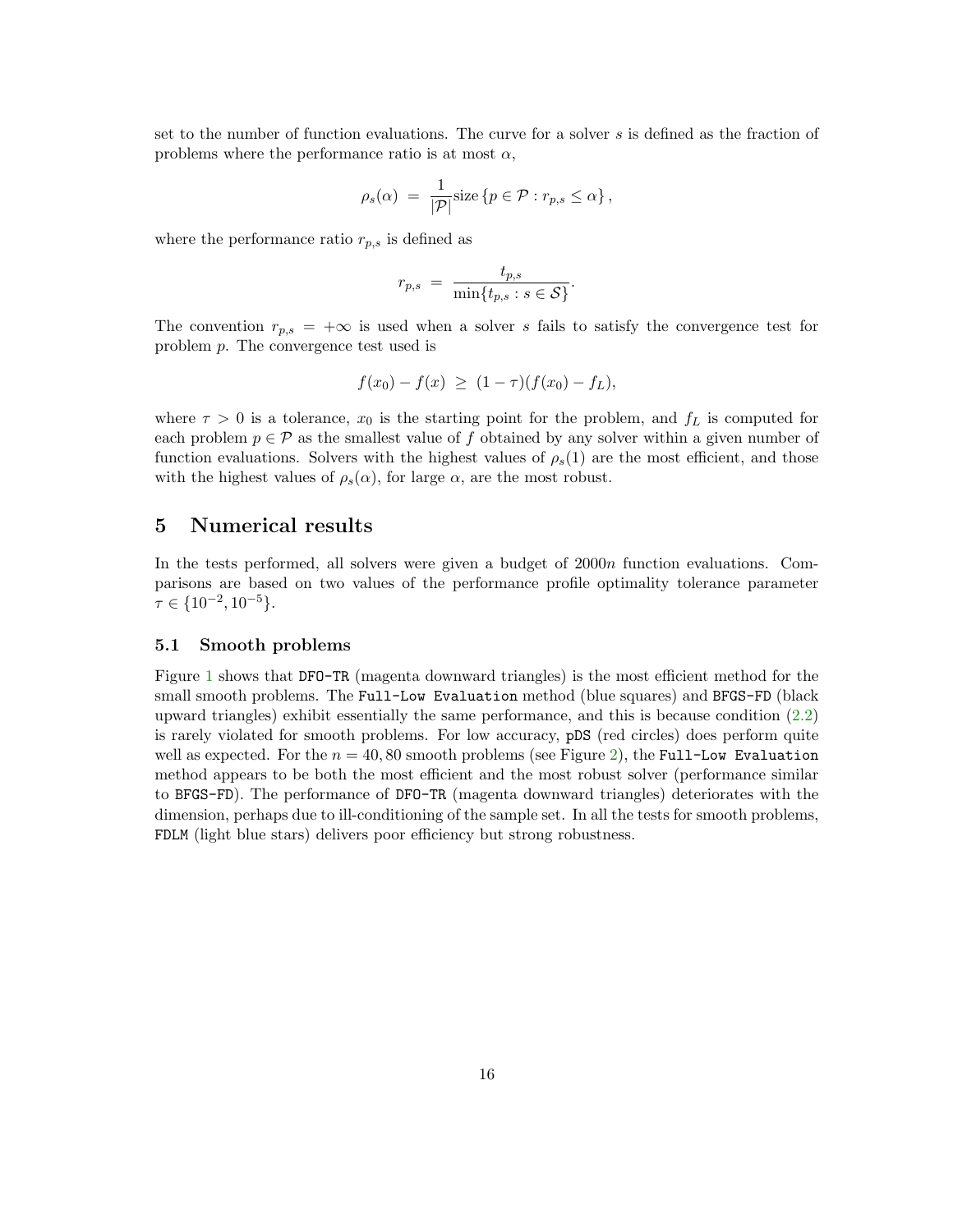

Figure 1: Performance profiles with  $\tau = 10^{-2}$ ,  $10^{-5}$  for the 5 solvers. Results for the 62 small smooth problems from CUTEst [25].



Figure 2: Performance profiles with  $\tau = 10^{-5}$  for the 5 solvers. Results for the 12 not-so-small smooth problems from CUTEst [25] ( $n = 40$  on left and  $n = 80$  on the right).

## 5.2 Non-smooth problems

In Figure 3, we present the results on the piecewise smooth problems. One can see that the Full-Low Evaluation curve is above all, followed by the BFGS-FD. On this set of problems, one can see that Full-Low Evaluation performs better that BFGS-FD, due to the presence of nonsmoothness. In fact, the use of Low-Eval iterations has significantly improved the performance of BFGS-FD. Note that pDS and DFO-TR have the worst performance, but FDLM is not much better than these two. Note that none of these methods were designed to handle problems with non-smoothness.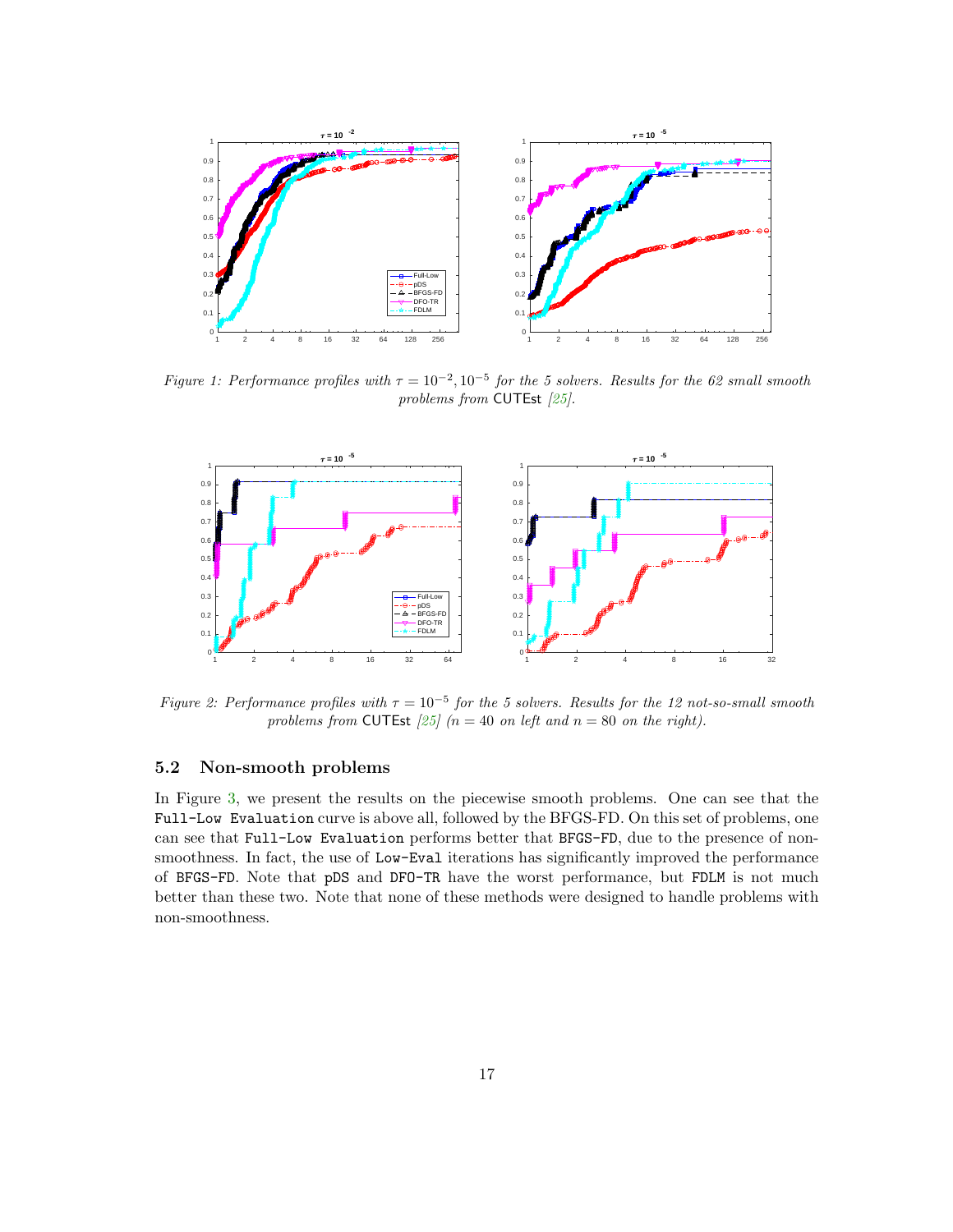

Figure 3: Performance profiles with  $\tau = 10^{-2}$ ,  $10^{-5}$  for the 5 solvers. Results for the piecewise smooth problems in [31].

## 5.3 Noisy problems

We now compare the 5 solvers on the noisy problems described in Section 4.3. The noise level  $\epsilon_f$ is chosen to be equal to  $10^{-3}$  for both deterministic and stochastic cases.



Figure 4: Performance profiles with  $\tau = 10^{-2}$ ,  $10^{-5}$  of the 5 solvers. Results for the additive deterministic noise problems (modified from [31]).

From Figure 4, one can see that for additive deterministic noise the best performance is the one by DFO-TR, which is not surprising. For these problems, it is still the case that Full-Low Evaluation has the same efficiency and robustness as BFGS-FD, due to the fact that BFGS-FD (i.e., always doing Full-Eval iterations) has a superior performance compared to pDS (i.e., always doing Low-Eval iterations). In the additive stochastic case (Figure 5), FDLM is clearly the best in terms of robustness. Even though BFGS-FD is the worst, Full-Low Evaluation is still robust compared to the remaining methods due to the incorporation of pDS in the Low-Eval iterations.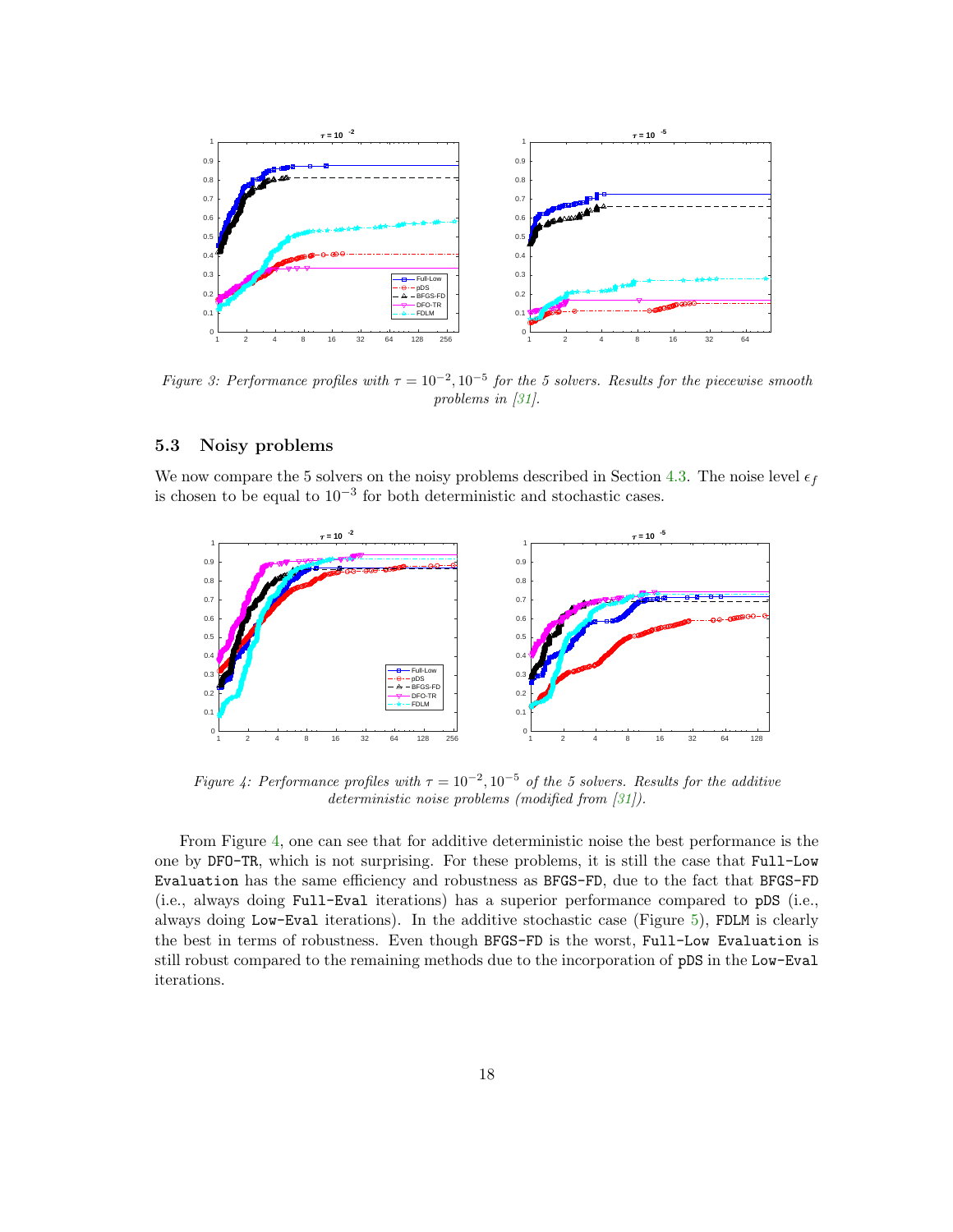

Figure 5: Performance profiles with  $\tau = 10^{-2}$ ,  $10^{-5}$  of the 5 solvers. Results for the additive stochastic noise problems (modified from [31]).

In the multiplicative deterministic case (see Figure  $6$ ), we can see that Full-Low Evaluation is both efficient and robust regardless of the accuracy. DFO-TR is a little more efficient for low accuracy. FDLM performs better than in the additive deterministic case. We can see that in this case, Full-Low Evaluation performs better than just doing Full-Eval or Low-Eval iterations.



Figure 6: Performance profiles with  $\tau = 10^{-2}$ ,  $10^{-5}$  of the 5 solvers. Results for the multiplicative deterministic noise problems in [31].

The results for the stochastic multiplicative noise are given in Figure 7. The best solver in terms of efficiency is pDS for both high and low accuracy. This time, the curve corresponding to Full-Low Evaluation is no longer above the BFGS-FD and pDS, instead it is in between them. This is because  $BFGS-FD$  performs poorly when h is equal to the square root of machine precision (and the noise is "differentiated"). Note that FDLM exhibits the best robustness for low accuracy even though it relies mostly on BFGS.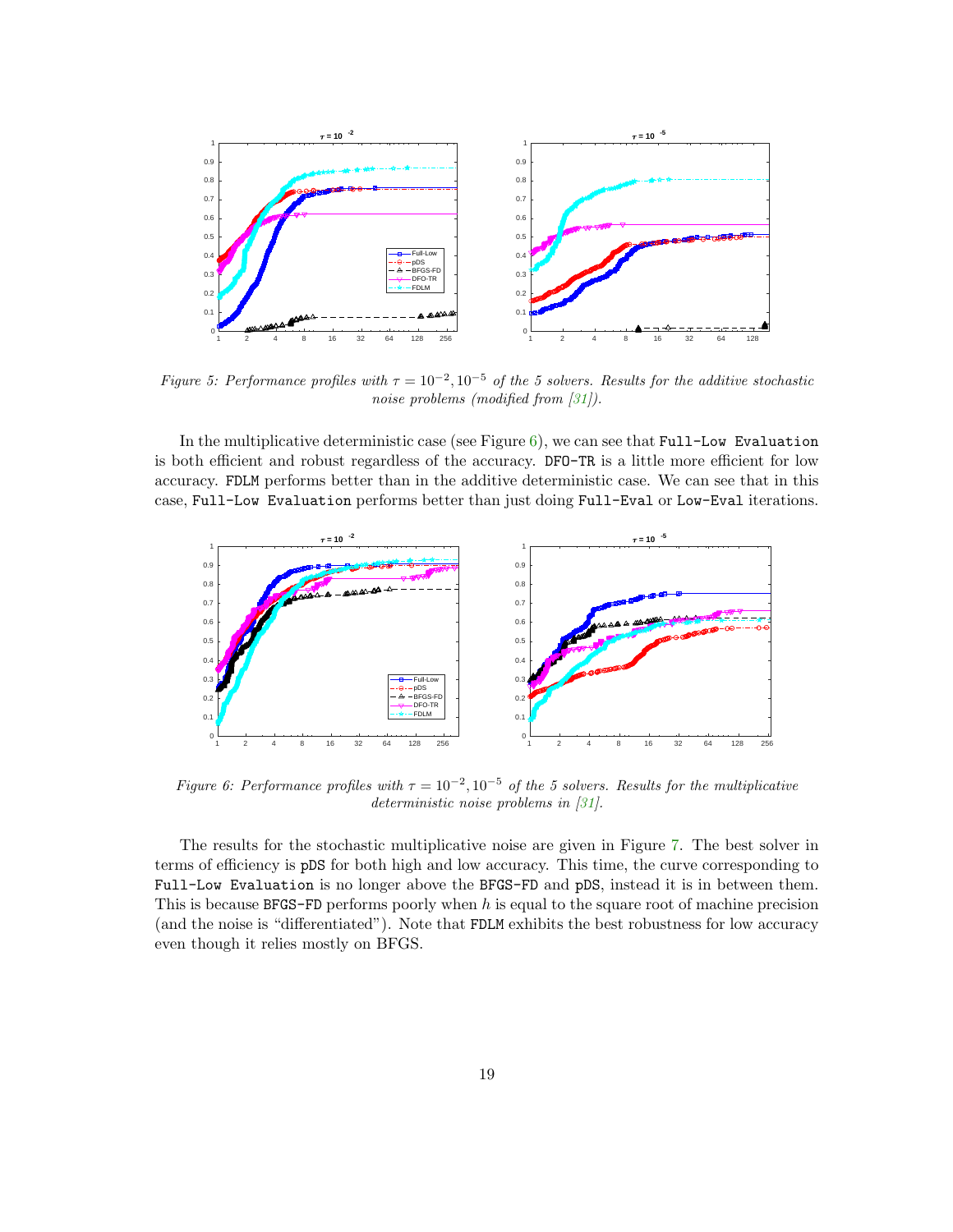

Figure 7: Performance profiles with  $\tau = 10^{-2}$ ,  $10^{-5}$  of the 5 solvers. Results for the multiplicative stochastic noise problems in [31].

Taking into consideration all problem types, Full-Low Evaluation stands out as the best overall performer, when both efficiency and robustness are considered. For the noisy problems, we have also tried noise levels  $\epsilon_f = 10^{-2}$ ,  $10^{-4}$ , but the relative positions of the curves in the profiles remain the same.

# 6 Concluding remarks

We introduced a new framework for unconstrained derivative-free optimization, consisting of the rigorous integration of two different methodologies. The goal was to combine the strengths of both methodologies in order to achieve solid numerical behavior (efficiency and robustness) regardless of the smoothness or noise regime of the objective function. The first methodology is related to the computation of fully linear models (in our case by computing finite difference gradients). The second is based on the low evaluation paradigm of probabilistic direct search. Our convergence analysis is novel in the way it connects the two methodologies, to rigorously extract their best properties.

The Full-Low Evaluation framework can be analyzed and implemented with other choices for the Full-Eval and Low-Eval iterations. For example, a trust-region step based on fully linear models [4] is a candidate for the Full-Eval iterations. Other possibilities include line search methods that use simplex gradients [27] or deterministic direct search (with complete polling on a set of points defined by a PSS) [29], instead of FD. Candidates for Low-Eval include, for instance, randomized Gaussian smoothing methods (one-point [34] or two-point approaches [21]).

There are a number of future research items to be investigated, and two stand out naturally. The extension to the constrained case, in particular to bound and linear constraints, and the consideration of DFO problems with larger dimensions. We plan to report on these topics in future manuscripts.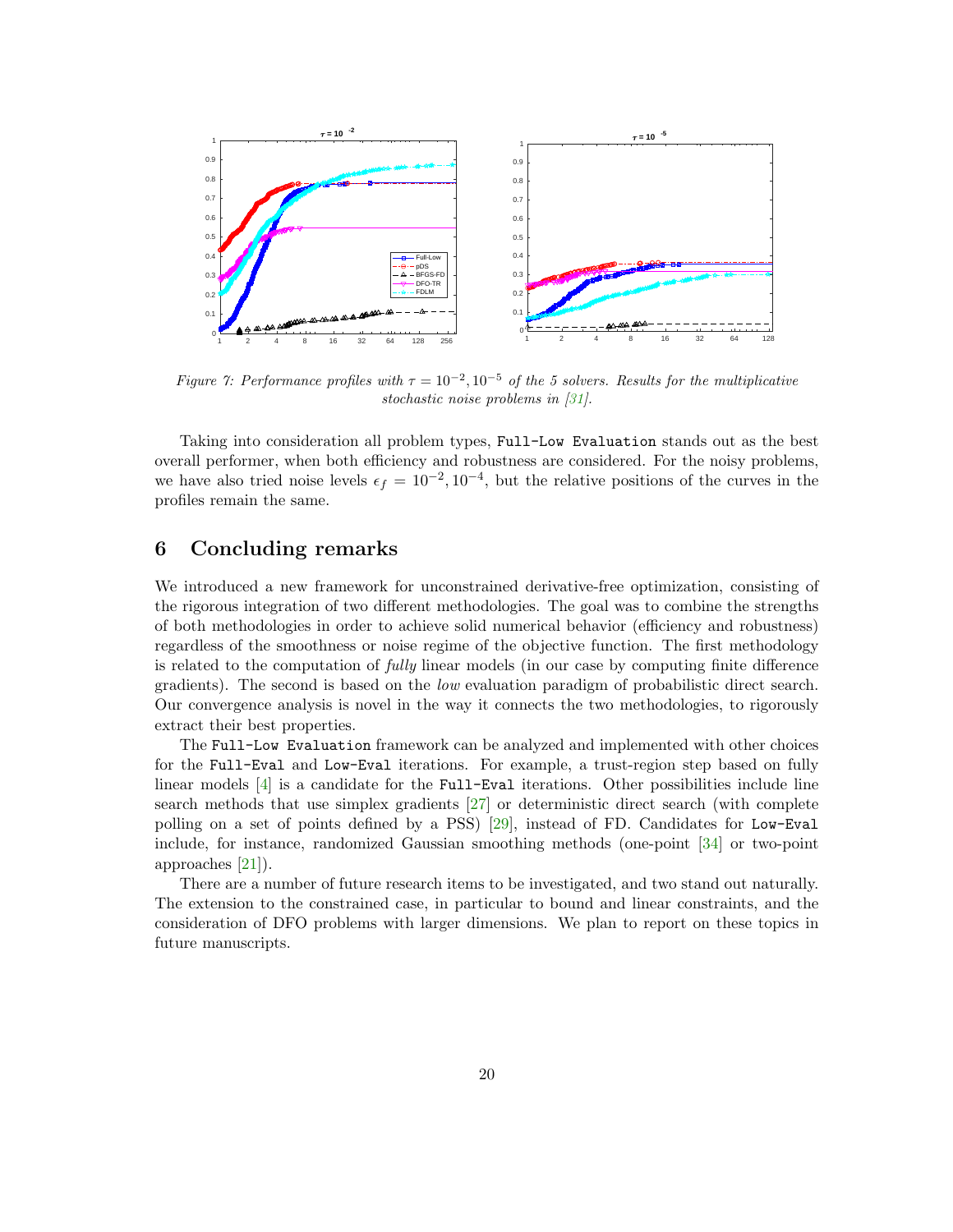# References

- [1] C. Audet and W. Hare. Derivative-Free and Blackbox Optimization. Springer Series in Operations Research and Financial Engineering. Springer, Cham, Switzerland, 2017.
- [2] C. Audet and J. E. Dennis Jr. Analysis of generalized pattern searches. SIAM J. Optim., 13:889–903, 2002.
- [3] C. Audet and J. E. Dennis Jr. Mesh adaptive direct search algorithms for constrained optimization. SIAM J. Optim., 17:188–217, 2006.
- [4] A. S. Bandeira, K. Scheinberg, and L. N. Vicente. Computation of sparse low degree interpolating polynomials and their application to derivative-free optimization. Math. Program., 134:223–257, 2012.
- [5] A. S. Berahas, R. H. Byrd, and J. Nocedal. Derivative-free optimization of noisy functions via quasi-Newton methods. SIAM J. Optim., 29:965–993, 2019.
- [6] A. S. Berahas, L. Cao, K. Choromanski, and K. Scheinberg. A theoretical and empirical comparison of gradient approximations in derivative-free optimization. Foundations of Computational Mathematics, DOI: 10.1007/s10208-021-09513-z, 2021.
- [7] A. S. Berahas, L. Cao, and K. Scheinberg. Global convergence rate analysis of a generic line search algorithm with noise. SIAM J. Optim., 31:1489–1518, 2021.
- [8] S. C. Billups, J. Larson, and P. Graf. Derivative-free optimization of expensive functions with computational error using weighted regression. SIAM J. Optim., 23:27–53, 2013.
- [9] A. J. Booker, J. E. Dennis Jr., P. D. Frank, D. B. Serafini, V. Torczon, and M. W. Trosset. A rigorous framework for optimization of expensive functions by surrogates. Structural and Multidisciplinary Optimization, 17:1–13, 1998.
- [10] D. M. Bortz and C. T. Kelley. The simplex gradient and noisy optimization problems. In J. T. Borggaard, J. Burns, E. Cliff, and S. Schreck, editors, Computational Methods in Optimal Design and Control, Progress in Systems and Control Theory, volume 24, pages 77–90. Birkhäuser, Boston, 1998.
- [11] C. G. Broyden. The convergence of a class of double-rank minimization algorithms 1. General considerations. IMA J. Appl. Math., 6:76–90, 1970.
- [12] F. H. Clarke. Optimization and Nonsmooth Analysis. John Wiley & Sons, New York, 1983. Reissued by SIAM, Philadelphia, 1990.
- [13] A. R. Conn, N. I. M. Gould, and Ph. L. Toint. Trust-Region Methods. MPS-SIAM Series on Optimization. SIAM, Philadelphia, 2000.
- [14] A. R. Conn and Ph. L. Toint. An algorithm using quadratic interpolation for unconstrained derivative free optimization. In G. Di Pillo and F. Gianessi, editors, Nonlinear Optimization and Applications, pages 27–47. Plenum Publishing, New York, 1996.
- [15] A. R. Conn, K. Scheinberg, and L. N. Vicente. Geometry of interpolation sets in derivative free optimization. Math. Program., 111:141–172, 2008.
- [16] A. R. Conn, K. Scheinberg, and L. N. Vicente. Global convergence of general derivative-free trustregion algorithms to first and second order critical points. SIAM J. Optim., 20:387–415, 2009.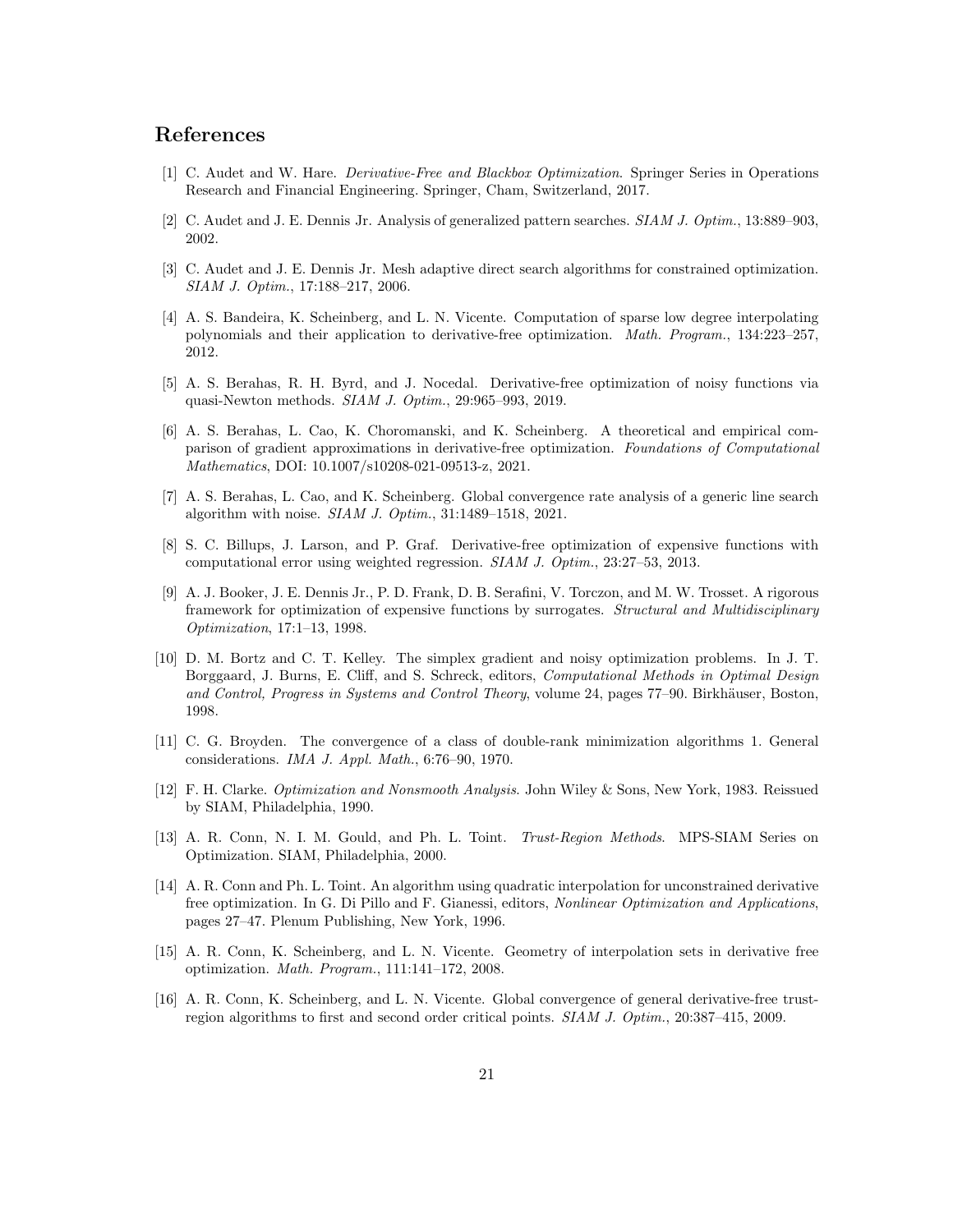- [17] A. R. Conn, K. Scheinberg, and L. N. Vicente. Introduction to Derivative-Free Optimization. MPS-SIAM Series on Optimization. SIAM, Philadelphia, 2009.
- [18] A. L. Custódio, K. Scheinberg, and L. N. Vicente. Methodologies and software for derivative-free optimization. In M. F. Anjos T. Terlaky and S. Ahmed, editors, Chapter 37 of Advances and Trends in Optimization with Engineering Applications, MOS-SIAM Book Series on Optimization. SIAM, Philadelphia, 2017.
- [19] G. Deng and M. C. Ferris. Adaptation of the UOBYQA algorithm for noisy functions. In L. F. Perrone, F. P. Weiland, J. Liu, B. G. Lawson, D. M. Nicol, and R. M. Fujimoto, editors, Proceedings of the 2006 Winter Simulation Conference, pages 312–319, 2006.
- [20] E. D. Dolan and J. J. Moré. Benchmarking optimization software with performance profiles. Math. Program., 91:201–213, 2002.
- [21] J. C. Duchi, M. I. Jordan, M. J. Wainwright, and A. Wibisono. Optimal rates for zero-order convex optimization: The power of two function evaluations. IEEE Transactions on Information Theory, 61:2788–2806, 2015.
- [22] G. Fasano, J. L. Morales, and J. Nocedal. On the geometry phase in model-based algorithms for derivative-free optimization. Optim. Methods Softw., 24:145–154, 2009.
- [23] R. Fletcher. A new approach to variable metric algorithms. The Computer Journal, 13:317–322, 1970.
- [24] D. Goldfarb. A family of variable-metric methods derived by variational means. Math. Comp., 24:23–26, 1970.
- [25] N. I. M. Gould, D. Orban, and Ph. L. Toint. CUTEst: a Constrained and Unconstrained Testing Environment with safe threads. Comput. Optim. Appl., 60:545–557, 2015.
- [26] S. Gratton, C. W. Royer, L. N. Vicente, and Z. Zhang. Direct search based on probabilistic descent. SIAM J. Optim., 25:1515–1541, 2015.
- [27] C. T. Kelley. Implicit filtering. SIAM, 2011.
- [28] J. Kiefer and J. Wolfowitz. Stochastic estimation of the maximum of a regression function. Ann. Math. Statist., 23:462–466, 1952.
- [29] T. G. Kolda, R. M. Lewis, and V. Torczon. Optimization by direct search: New perspectives on some classical and modern methods. SIAM Rev., 45:385–482, 2003.
- [30] J. Larson, M. Menickelly, and S. Wild. Derivative-free optimization methods. Acta Numer., 28:287– 404, 2019.
- [31] J. J. Moré and S. M. Wild. Benchmarking derivative-free optimization algorithms. SIAM J. Optim., 20:172–191, 2009.
- [32] J. J. Moré and S. M. Wild. Estimating computational noise. SIAM J. Sci. Comput., 33:12921314, 2011.
- [33] J. J. Moré and S. M. Wild. Estimating derivatives of noisy simulations. ACM Trans. Math. Software, 38:1–21, 2012.
- [34] Y. Nesterov. Random gradient-free minimization of convex functions. Technical Report 2011/1, CORE, 2011.